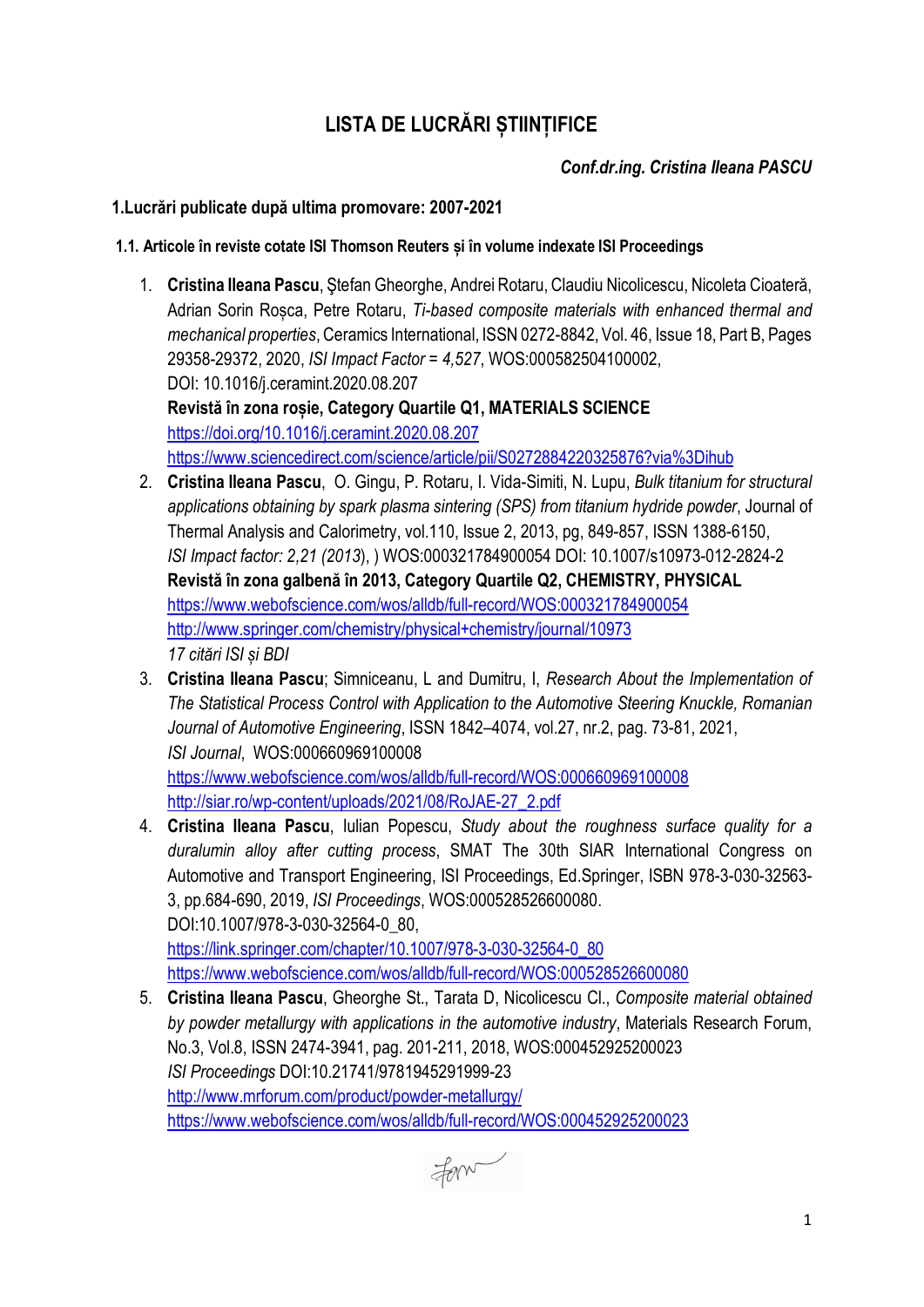6. Crăciunoiu N., Oprica, A., **Cristina Ileana Pascu** (autor corespondent), *Aspects about Deployment of Lean Principles for Improving the Production Process Quality in Automotive Industry*, Ingineria Automobilului, ISSN 1842–4074, Iss.59, pag.45.-53, 2021, *ISI Journal* WOS:000660969100005 [https://www.webofscience.com/wos/alldb/full](https://www.webofscience.com/wos/alldb/full-record/WOS:000660969100005)-record/WOS:000660969100005

http://siar.ro/wp-[content/uploads/2021/08/RoJAE](http://siar.ro/wp-content/uploads/2021/08/RoJAE-27_2.pdf)-27\_2.pdf

7. **Cristina Ileana Pascu**, Ştefan Gheorghe, Claudiu Nicolicescu, Ioan Vida-Simiti, *Research about the Tribological Properties Improvement of an Alloy Based on Titanium Hydride Powder for Automotive Components*, Acta Technica Napocensis Series-Applied Mathematics Mechanics and Engineering, ISSN 1221–5872, vol.64. Iss.1, pages 39-46, 2021, *ISI Journal*, WOS:000694719400004

[https://www.webofscience.com/wos/alldb/full](https://www.webofscience.com/wos/alldb/full-record/WOS:000694719400004)-record/WOS:000694719400004 https://atna-[mam.utcluj.ro/index.php/Acta/article/view/1551](https://atna-mam.utcluj.ro/index.php/Acta/article/view/1551)

8. **Cristina Ileana Pascu**, Al. Stanimir, I. Vida-Simiti, *Research on the Manufacture of Some Tungsten-Copper Composite after Vacuum Sintering*, "Materials Science Forum" Journal, p.311- 315, vol.672, no.1, edited by Trans. Tech. Publications Ltd, Switzerland, ISSN: 1662-9752, 2011, *ISI Journal*, WOS:000293097000063 DOI: 10.4028/www.scientific.net/MSF.672.311

[https://www.webofscience.com/wos/alldb/full](https://www.webofscience.com/wos/alldb/full-record/WOS:000293097000063)-record/WOS:000293097000063

- 9. Gingu O., Benga G., Olei A., Rotaru P., Mangra M., Ciupitu I., **Cristina Ileana Pascu**, Sima G, *Wear behaviour of ceramic biocomposites on hydroxyapatite nanopowders*, Proceedings of the Institution of Mechanical Engineers, Part E: Journal of Process Mechanical Engineering, ISSN 0954-4089, vol. 225, 1: pag. 62-71, 2011, ISI Impact Factor: 0.393 (2011), WOS:000287479600007 DOI: 10.1243/09544089JPME307 site:<http://pie.sagepub.com/> [https://www.webofscience.com/wos/alldb/full](https://www.webofscience.com/wos/alldb/full-record/WOS:000287479600007)-record/WOS:000287479600007 *7 citări ISI și BDI*
- 10. Oprica, A., Bica, M., Florescu, B., Lay, B., Racila, L., **Cristina Ileana Pascu**, Dumitru, I., *Modeling the Throttle Airflow in Relation to the Load Regulation in Internal Combustion Engines*, Acta Technica Napocensis Series-Applied Mathematics Mechanics and Engineering, ISSN 1221–5872, vol.64, Special Iss. 2, Pag.417-422, 2020, ISI Journal, WOS:000633446300016 [https://www.webofscience.com/wos/alldb/full](https://www.webofscience.com/wos/alldb/full-record/WOS:000633446300016)-record/WOS:000633446300016 https://atna-[mam.utcluj.ro/index.php/Acta/article/view/1540](https://atna-mam.utcluj.ro/index.php/Acta/article/view/1540)
- 11. Ilie Dumitru, Marian Valentin Zorilă, Răzvan Țolescu, Laurenţiu Racilă, **Cristina Ileana Pascu**, Alexandru Constantin Oprica, Daniela Vasilica Burghilă, Lucian Matei, Elena Janina Vîlcea, Cristina Popescu, Oana Badea-Voiculescu, Laurenţiu Mogoantă *Experimental model for the study of traumatic brain injury*, Romanian Journal of Morphology & Embryology, ISSN 2066- 8279, vol.61(3), pages. 729-737, 2020, ISI Impact Factor = 1,033, WOS:000636791500011 DOI: 10.47162/RJME.61.3.y

<https://rjme.ro/RJME/resources/files/610320729737.pdf> <https://www.webofscience.com/wos/alldb/full-record/WOS:000636791500011>

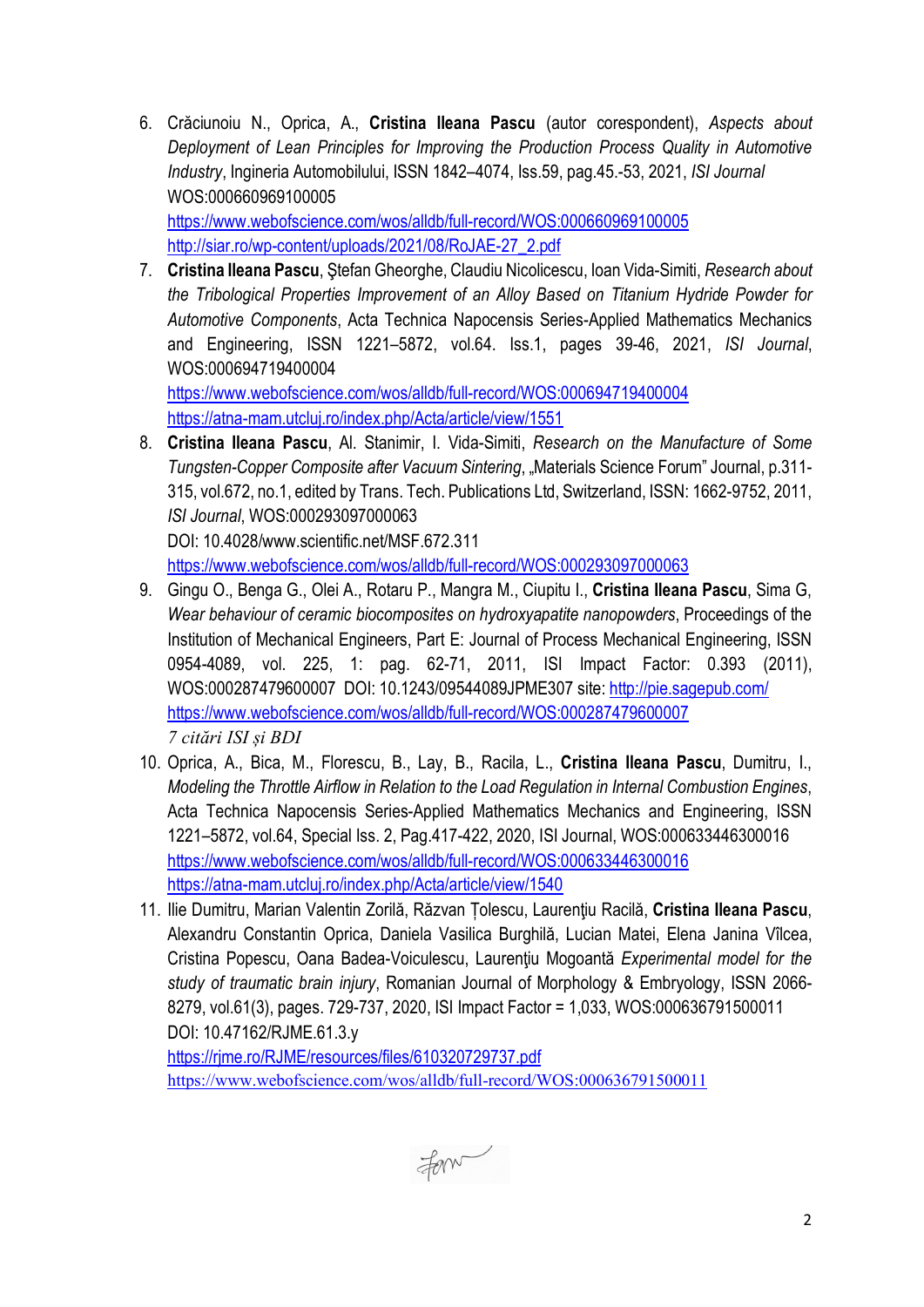## **1.2. Articole în reviste și volumele unor manifestări științifice indexate în alte baze de date internaționale BDI**

- 1. **Cristina Ileana Pascu**, Paraschiv D., *Study about Improving the Quality Process Performance for a Steel Structures Components Assembly using FMEA Method*, Applied Mechanics and Materials, vol. 822, pp 429-436, 2016, Trans Tech Publications, Switzerland, [www.scientific.net/AMM.822.429](http://www.scientific.net/AMM.822.429) *7 citări ISI și BDI*
- 2. **Cristina Ileana Pascu**, Gheorghe St., Dumitru I., Nisipasu M., *Implementation of Total Productive Maintenance Principles for Quality Improvement in an Automotive Company*, Applied Mechanics and Materials, vol. 880, pp 171-176, 2018, Trans Tech Publications, Switzerland, <https://www.scientific.net/AMM.880.171> *6 citări ISI și BDI*
- 3. **Cristina Ileana Pascu**, Gheorghe St., Dumitru I., Nisipasu M., Ciocioi-Troaca D., *Aspects about Implementation of Lean Manufacturing Principles for Quality Improvement in a Production System for Automotive Industry*, Applied Mechanics and Materials, vol. 823, pp 283-288, 2016, Trans Tech Publications, Switzerland[, www.scientific.net/AMM.823.283](http://www.scientific.net/AMM.823.283) *5 citări ISI și BDI*.
- 4. **Cristina Ileana Pascu,** Popescu I., Didu A., *Study About the Roughness precision Quality for a Duralumin Alloy After Cutting Process*, IOP Conference Series Materials Science and Engineering, pag.231-235, ISBN: 1757899X 17578981, 2020, Scopus, EID: 2-s2.0- 85091492395 DOI: [10.1088/1757-899X/568/1/012049](https://www.researchgate.net/deref/http%3A%2F%2Fdx.doi.org%2F10.1088%2F1757-899X%2F568%2F1%2F012049?_sg%5B0%5D=BhSdq2Xvj3t8e6vZb0bf_Fpfzcg3_mN46CgtVU4PTt8L7du4dPJCRUvXBHKIXcJgrdaKJNxORkRvwA9XMrThlGZEGQ.Ma8EubSpBy9oD6YK7iUlousAq2FEXCeAO2PUvb103LWYhI4eLRQ8rXLKBNLGV0o2GD_nbeUG8Akhp2AisirWBw) <https://iopscience.iop.org/article/10.1088/1757-899X/898/1/012036> <https://orcid.org/0000-0001-7018-8860>
- 5. **Cristina Ileana Pascu**, D Paraschiv, *Research about using the Failure Mode and Effects Analysis method for improving the quality process performance*, IOP Conference Series: Materials Science and Engineering, vol. 898, pag.235-240, ISBN: 1757899X 17578981, 2020, Scopus, EID: 2-s2.0-85091530837

[https://iopscience.iop.org/article/10.1088/1757](https://iopscience.iop.org/article/10.1088/1757-899X/898/1/012037)-899X/898/1/012037 <https://orcid.org/0000-0001-7018-8860>

- 6. **Cristina Ileana Pascu**, Iulian Popescu, Gheorghe St., Geonea I., Didu A., Research about the quality of the surface after turning out of duralumin alloy, IOP Conference Series: Materials Science and Engineering, pag.356-361, ISBN: 1757899X 17578981, 2019, Scopus , EID: 2 s2.0-85073420101, [https://iopscience.iop.org/article/10.1088/1757](https://iopscience.iop.org/article/10.1088/1757-899X/568/1/012043/meta)-899X/568/1/012043/meta, doi:10.1088/1757-899X/568/1/012043 <https://orcid.org/0000-0001-7018-8860>
- 7. Didu Anca, **Cristina Ileana Pascu**, Stefan Gheorghe, Aspects regarding corrosion and mechanical tests for metallic parts obtained by Powder Metallurgy, IOP Conference Series Materials Science and Engineering, pag.226-230, ISBN: 1757899X 17578981, 2019, Scopus, EID: 2-s2.0-85073446570, doi: 10.1088/1757-[899X/568/1/012043](https://www.researchgate.net/deref/http%3A%2F%2Fdx.doi.org%2F10.1088%2F1757-899X%2F568%2F1%2F012043?_sg%5B0%5D=y14F5IO_VfafMVXHl3mX2Vm0C5SHpbkV0Lq9qpqv4EztJUsz__j8icd86KJAr9YCiJ72TjU0O-cL_rCjXpkl2tuMfA.VdbnTRANswdnkuI5fzl6Oryi8ivqQe_0kXyU4FIVIhy8mbRuAdr-LuMAcdQmJ04DXah8IJt7HFaQB2ShHDDBpg) [https://orcid.org/0000](https://orcid.org/0000-0001-7018-8860)-0001-7018-8860
- 8. Stefan Gheorghe, **Cristina Ileana Pascu**, Claudiu Nicolicescu, *Structural and mechanical properties of TiMnSnAlZrC alloy sintered in different ways*, IOP Conference Series Materials Science and Engineering, pag.257-264, ISBN: 1757899X 17578981, 2019, Scopus, EID: 2-s2.0-85073432653, DOI: 10.1088/1757-[899X/568/1/012049](https://www.researchgate.net/deref/http%3A%2F%2Fdx.doi.org%2F10.1088%2F1757-899X%2F568%2F1%2F012049?_sg%5B0%5D=oa570RvES5liARk5gJV2ceWywLQPDakBNjDGRXr7NG6R9K4Ij1FS4lGoZWzIgdhG6apIIU1FskK5zFpP5GxqkWt9Tg.d98exCZvH5HR1PQ8_pV1ayeKpbNttch1ATT6JqvJk5PWMHvPgFKrHafZ_q6Uxzoc1rxJQNwibLF8fPkkMwr0Hw) [https://orcid.org/0000](https://orcid.org/0000-0001-7018-8860)-0001-7018-8860

Form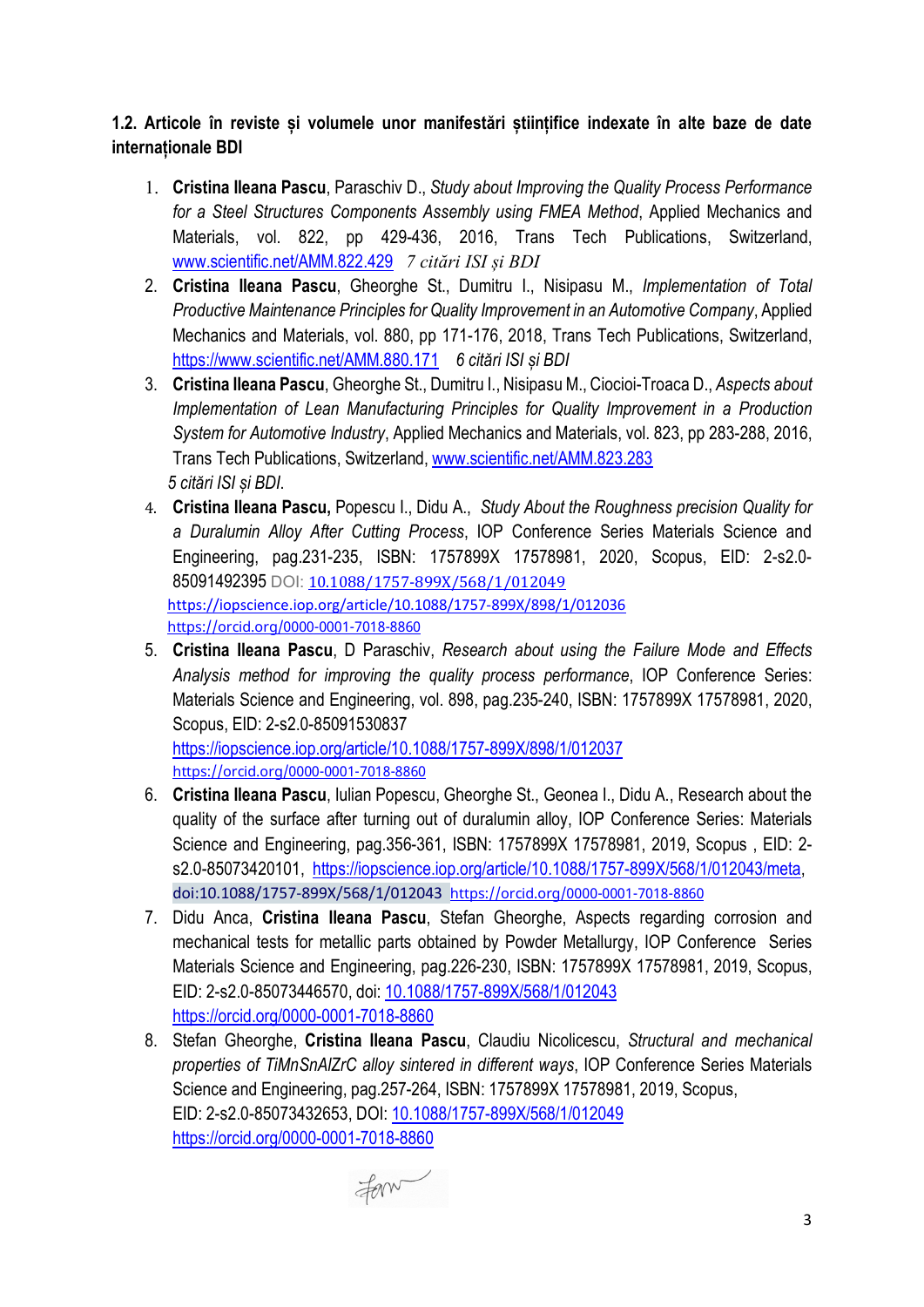- 9. **Cristina Ileana Pascu**, Anca Didu, Stefan Gheorghe, *Study about the Application of Statistical Process Control for Process Quality Improvement in Automotive Industry*, Applied Mechanics and Materials, Vol. 896, pag. 169-174, 2020, TransTech Publications, <https://doi.org/10.4028/www.scientific.net/AMM.896.169>
- 10. Stefan Gheorghe, **Cristina Ileana Pascu**, Claudiu Nicolicescu, *Titanium-Based Sintered Alloy with Improved Wear Resistance*, Applied Mechanics and Materials, Vol. 896, pg. 270-276, 2020, TransTech Publications[, https://doi.org/10.4028/www.scientific.net/AMM.896.270](https://doi.org/10.4028/www.scientific.net/AMM.896.270)
- 11. Anca Didu, Nicolae Dumitru, **Cristina Ileana Pascu**, Violeta Cristina Contoloru, *Dynamic Analysis of the Structure of Automobile Components, Obtained by Powder Metallurgy*, Applied Mechanics and Materials, Vol. 896, pg. 119-126, 2020, TransTech Publications, <https://doi.org/10.4028/www.scientific.net/AMM.896.119>
- 12. **Cristina Ileana Pascu**, Gheorghe St., Tarata D, Nicolicescu Cl., *Study about the Influence of Two-Steps Sintering (TTS) Route for an Alloy Based on Titanium*, Applied Mechanics and Materials, vol. 880, pag. 171-176, 2018, Trans Tech Publications, Switzerland, <https://www.scientific.net/AMM.880.256>
- 13. **Cristina Ileana Pascu**, Gheorghe St,. Popa Ov., *Aspects about the Quality Control at First Article Inspection (FAI) for Parts Obtained by Materials Composites Used in the Railway Sector*, Advanced Engineering Forum, ISSN 2234-991X, pag. 262-267, 2018, Trans Tech Publications, Switzerland[, https://www.scientific.net/AEF.27.262](https://www.scientific.net/AEF.27.262)
- 14. **Cristina Ileana Pascu**, Gheorghe St., Dumitru I., Nicolicescu C., *Aspects about Sintering Behaviour of a Titanium Hydride Powder based Alloy used for Automotive Components*, vol. 823, pp 467-472, Trans Tech Publications, Switzerland, 2016, [www.scientific.net/AMM.823.467](http://www.scientific.net/AMM.823.467)
- 15. **Cristina Ileana Pascu,** Popescu I., *Research about Surface Quality of Polytetrafluoroethylene (Teflon) after Inner Turning*, Applied Mechanics and Materials Vols. 809-810, pag. 213-219, Trans Tech Publications, Switzerland, 2015, [www.scientific.net/AMM.809](http://www.scientific.net/AMM.809-810.213)-810.213
- 16. **Cristina Ileana Pascu**, Popescu I., *Research about roughness after turning for 18CrNi5 steel*, Annals of the Oradea University, Fascicle of Management and Technological engineering, no.3, Vol. XXIII (XIII), pg.304-311, 2014, BDI:, ISSN 1583 - 0691, site: <http://auo.fmte.rdsor.ro/>
- 17. **Cristina Ileana Pascu**, Popescu I.**,** *Research about 18CrNi5 steel machinability by cutting*, Annals of the Oradea University, Fascicle of Management and Technological engineering, vol. XV (XXX), pg.408-411, 2014, ISSN 1583 - 0691, site: <http://auo.fmte.rdsor.ro/>
- 18. **Cristina Ileana Pascu**, O Gingu, N Lupu, G Benga, I. Vida-Simiti, Research about the Quality of Bulk Titanium Materials Obtained by Powder Metallurgy Technology from Titanium Hydride Powder Used for Automotive Components, Applied Mechanics and Materials, vol. 822, pag.418- 428, 2016<https://www.scientific.net/AMM.822.418>
- 19. **Cristina Ileana Pascu**, Popescu I., Chips shapes at end-milling of OL37 steel, Annals of the Oradea University, Fascicle of Management and Technological engineering, vol. XI (XXI), pg.97-102, 2012, ISSN 1583 - 0691, site:<http://auo.fmte.rdsor.ro/>
- 20. Popescu I., **Cristina Ileana Pascu**, Specific issues at cutting of aluminium with silicon alloy, Annals of the Oradea University, Fascicle of Management and Technological engineering, vol. XI (XXI), pg.120-127, 2012, ISSN 1583 - 0691, site:<http://auo.fmte.rdsor.ro/>
- 21. **Cristina Ileana Pascu**, Popescu I., Research about roughness for mating members of a cylindrical fine fit after turning with small cutting feeds, Revista RECENT, Industrial Engineering Journal, vol.11.no.3, pag.367-371, 2010, site:<http://www.recentonline.3x.ro/>.

Form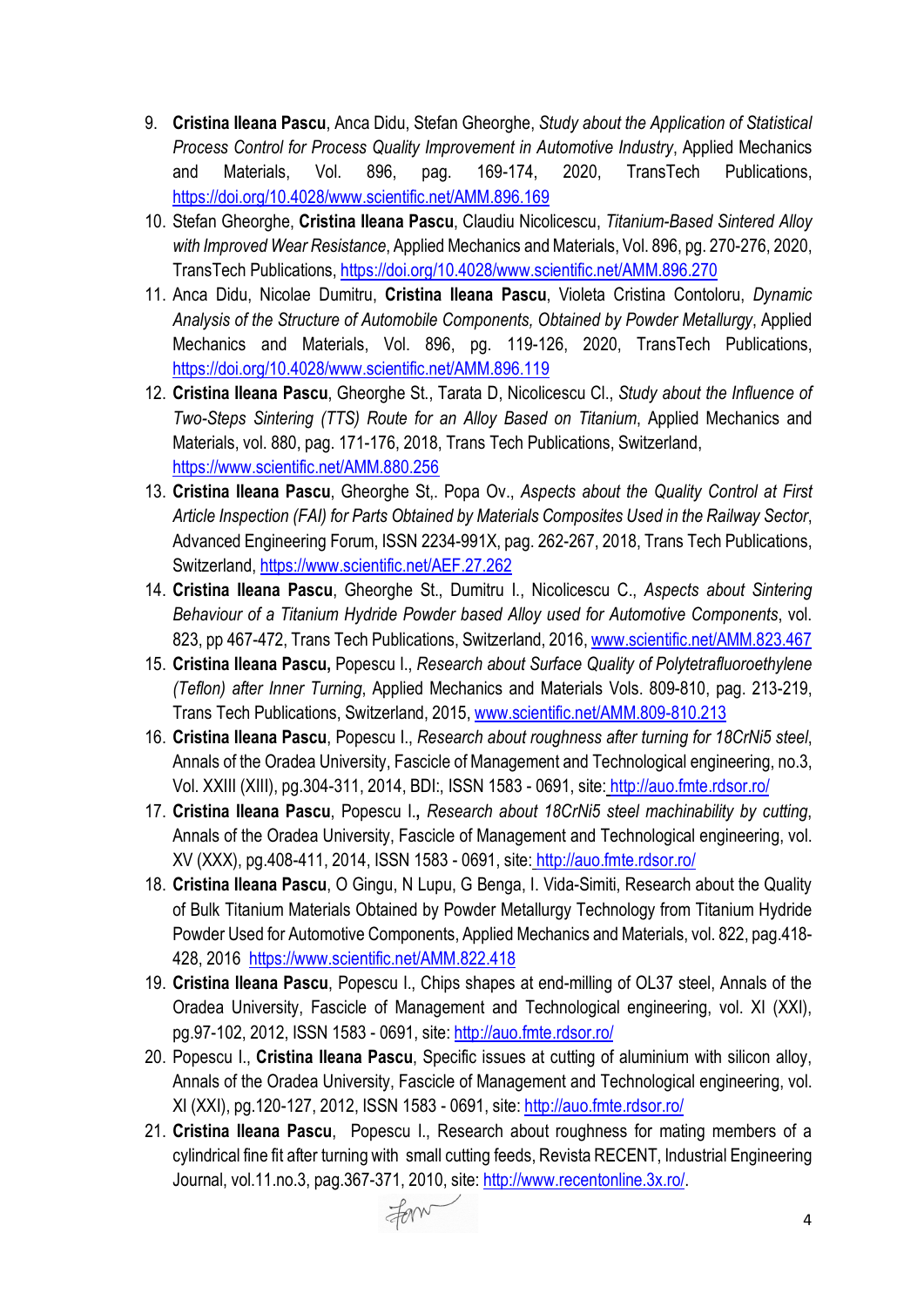[https://technodocbox.com/3D\\_Graphics/103278756](https://technodocbox.com/3D_Graphics/103278756-Research-about-roughness-for-mating-members-of-a-cylindrical-fine-fit-after-turning-with-small-cutting-feeds.html)-Research-about-roughness-for-matingmembers-of-a-cylindrical-fine-fit-after-turning-with-small-cutting-[feeds.html](https://technodocbox.com/3D_Graphics/103278756-Research-about-roughness-for-mating-members-of-a-cylindrical-fine-fit-after-turning-with-small-cutting-feeds.html)

22. **Cristina Ileana Pascu**, Popescu I., Assessment of plastic deformation in the cutting zone and correlation with roughness, at plain turning with small cutting feeds, Annals of the Oradea University, Fascicle of Management and Technological engineering, vol. IX (XIX), nr.3, pag.112- 120, 2010, ISSN 1583-0691, site:<http://auo.fmte.rdsor.ro/> https://imt.uoradea.ro/auo.fmte/files-2010-[v3/TCM/Pascu%20Cristina%20Ileana%20L.pdf](https://imt.uoradea.ro/auo.fmte/files-2010-v3/TCM/Pascu%20Cristina%20Ileana%20L.pdf)

23. Popescu I., **Cristina Ileana Pascu**, Chips forms and their importance on inner cylindrical turning with small cutting feeds, Annals of the Oradea University, Fascicle of Management and Technological engineering, vol. IX (XIX), nr.3, pag.150-155, ISSN 1583 - 0691, site: <http://auo.fmte.rdsor.ro/>

http://imt.uoradea.ro/auo.fmte/files-2010-[v3/TCM/Popescu%20Iulian%20L.pdf](http://imt.uoradea.ro/auo.fmte/files-2010-v3/TCM/Popescu%20Iulian%20L.pdf)

- 24. Popescu I., **Cristina Ileana Pascu**, Aesthetic surfaces based on epicycloids and orthocycloids, generated by vibro-rolling, Revista RECENT, Industrial Engineering Journal, vol.11.no.3, pag.397-400, 2009, ISSN 1582-0246, site:<http://www.recentonline.3x.ro/> <https://journals.indexcopernicus.com/search/article?articleId=234123>
- 25. **Cristina Ileana Pascu,** Popescu, I., Stanimir, Al., *Research about Roughness after Turning with Small Cutting Feeds*, Annals of the Oradea University, Fascicle of Management and Technological engineering, vol. VIII (XVIII), 2009, p. 1299-1308**,** ISSN 1583 - 0691, site: http://auo.fmte.rdsor.ro/
- 26. Popescu I., **Cristina Ileana Pascu**, *Aesthetic Surfaces based on Archimedes Circles and Spirals Generating by Vibro-rolling*, Fascicle of Management and Technological engineering, vol. VIII (XVIII), 2009, p.1340-1349**,** ISSN 1583 - 0691, site: http://auo.fmte.rdsor.ro
- 27. Stanimir Al., **Cristina Ileana Pascu,** Benga G., *Investigation of Work Conditions Influence on White Layer Formation in Hard Machining of RUL IV Bearing Steel,* Annals of the Oradea University, Fascicle of Management and Technological engineering,vol. VIII (XVIII), 2009, p. 1425-1430**,** ISSN 1583 - 0691, site: <http://auo.fmte.rdsor.ro/>
- 28. **Cristina Ileana Pascu**, Stanimir Al., *New technology for composites based on tungsten powder obtaining*, Proceedings of International Congress of Automotive SMAT 2008, pag.201-205, ISBN ISBN 978-606-510-253-8,

<http://mecanica.ucv.ro/ViataAcademica/Conferinte/smat2008/index.htm>

- 29. Stanimir Al., **Cristina Ileana Pascu**, Buzatu St., Geonea I., *Chip Formation And Cutting Force In The Machining Of Hardened Rul1v Steel*, ANNALS OF THE ORADEA UNIVERSITY. Fascicle of Management and Technological Engineering, vol. VII (XVII), p.1812-1817, 2008, ISSN 1583 - 0691, site:<http://auo.fmte.rdsor.ro/>
- 30. **Cristina Ileana Pascu**, Martin, L., Vida-Simiti, I*., Study on the Quality of the Composite Based on Tungsten Powder*, International Powder Metallurgy Congress and Exhibition, EPMA PM2007, Toulouse, France, 15-17 octombrie 2007, pag.353-358, ISBN 978-1-899072-29-3 Indexat Scopus: EID: 2-s2.0-84901825345 [https://orcid.org/my-orcid?orcid=0000-0001-](https://orcid.org/my-orcid?orcid=0000-0001-7018-8860) [7018-8860](https://orcid.org/my-orcid?orcid=0000-0001-7018-8860)
- 31. **Cristina Ileana Pascu**, Popescu, I., *The resulted roughness at turning of some non-metallic materials and correlation with durability of machine cut surfaces*, The Annals of the University "Dunarea de Jos" of Galaţi Fascicle VIII:Tribology, pag.67-70, ISSN 1221-4590, octombrie 2007 <http://www.om.ugal.ro/AnnalsFasc8Tribology/>

Form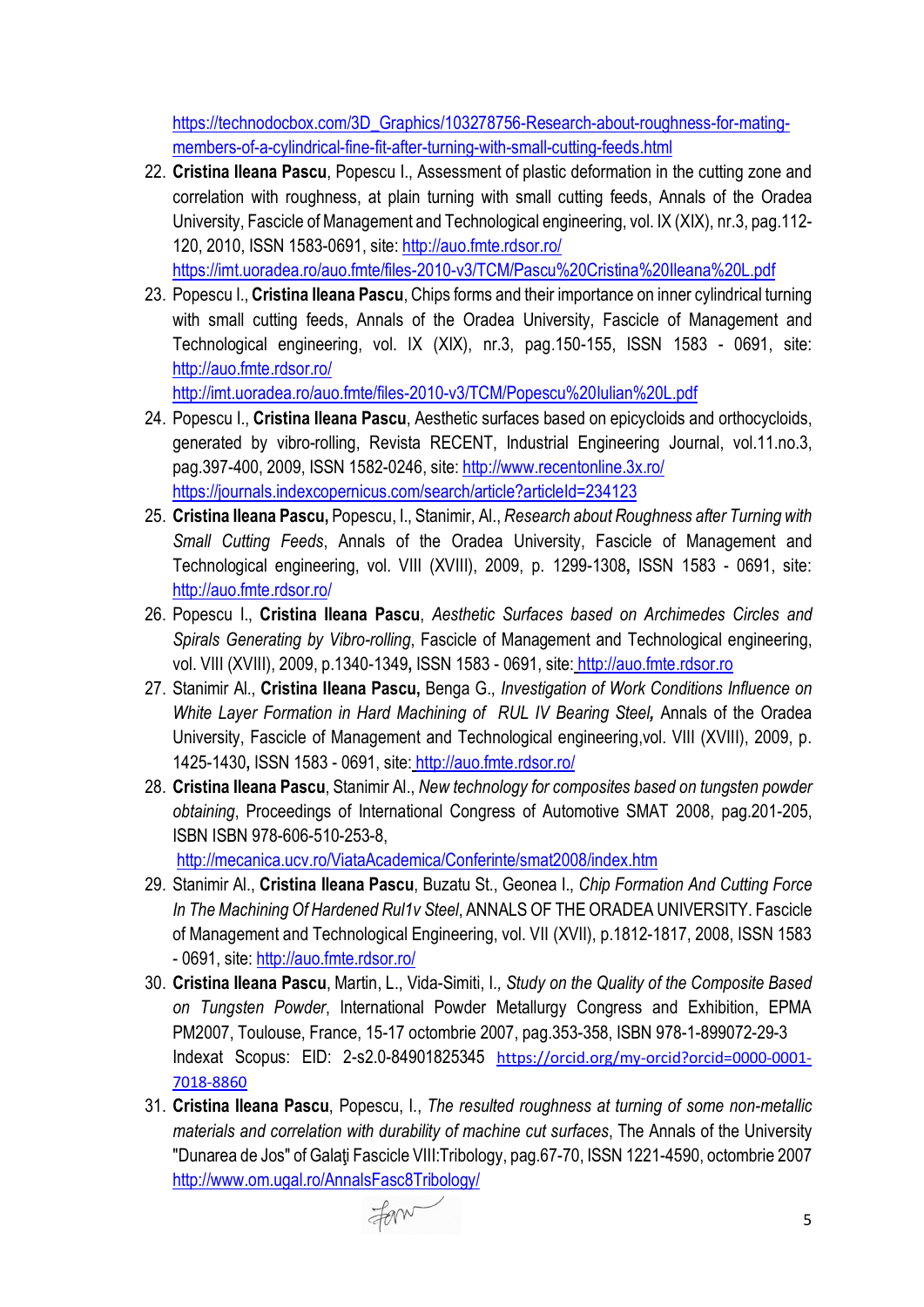[https://www.semanticscholar.org/paper/THE](https://www.semanticscholar.org/paper/THE-RESULTED-ROUGHNESS-AT-TURNING-OF-SOME-MATERIALS-Pascu-Popescu/70994e39d1e746ea5506f02a7d2c6e11be34af37)-RESULTED-ROUGHNESS-AT-TURNING-OF-SOME-MATERIALS-Pascu-[Popescu/70994e39d1e746ea5506f02a7d2c6e11be34af37](https://www.semanticscholar.org/paper/THE-RESULTED-ROUGHNESS-AT-TURNING-OF-SOME-MATERIALS-Pascu-Popescu/70994e39d1e746ea5506f02a7d2c6e11be34af37)

- 32. Popescu, I., **Cristina Ileana Pascu**, *Research about roughness resulted at steel turning and the correlation with piece durability*, The Annals of the University "Dunarea de Jos" of Galaţi Fascicle VIII:Tribology, pag.71-76, ISSN 1221-4590, octombrie 2007, <http://www.om.ugal.ro/AnnalsFasc8Tribology/> [https://www.semanticscholar.org/paper/RESEARCH](https://www.semanticscholar.org/paper/RESEARCH-ABOUT-ROUGHNESS-RESULTED-AT-STEEL-TURNING-Popescu-Pascu/2825d734503553ccb1a062152f02e82ee6a2fca5)-ABOUT-ROUGHNESS-RESULTED-AT-STEEL-TURNING-Popescu-[Pascu/2825d734503553ccb1a062152f02e82ee6a2fca5](https://www.semanticscholar.org/paper/RESEARCH-ABOUT-ROUGHNESS-RESULTED-AT-STEEL-TURNING-Popescu-Pascu/2825d734503553ccb1a062152f02e82ee6a2fca5)
- 33. **Cristina Ileana Pascu**, Popescu., I., *Problems about Tolerances at the Kinematics Generation of Polyhedral Sections Based on the Hypocycloids*, Revista RECENT, Industrial Engineering Journal, vol.8.no.3a(21a), pag.337-342, noiembrie 2007, ISSN 1582-0246, categ. B+, site: <http://www.recentonline.3x.ro/>, [https://www.recentonline.ro/021/Pascu\\_I\\_01a](https://www.recentonline.ro/021/Pascu_I_01a-R21.pdf)-R21.pdf
- 34. **Cristina Ileana Pascu**, *Study about Copper Infiltration at Manufacturing of Hard Material Composite*, Revista RECENT, Industrial Engineering Journal, vol.8, no.3a(21a), pag.554-559, noiembrie 2007, ISSN 1582-0246, categ. B+, site:<http://www.recentonline.3x.ro/> [https://www.academia.edu/2519574/STUDY\\_ABOUT\\_COPPER\\_INFILTRATION\\_AT\\_MANUF](https://www.academia.edu/2519574/STUDY_ABOUT_COPPER_INFILTRATION_AT_MANUFACTURING_OF_HARD_MATERIALS_COMPOSITE) [ACTURING\\_OF\\_HARD\\_MATERIALS\\_COMPOSITE](https://www.academia.edu/2519574/STUDY_ABOUT_COPPER_INFILTRATION_AT_MANUFACTURING_OF_HARD_MATERIALS_COMPOSITE)
- 35. **Cristina Ileana Pascu**, Popescu I., *Problems About The Tolerances Establishment at The Polyhedral Turning*, Annals of the Oradea University. Fascicle of Management and Technological Engineering, vol. VI (XVI), pag.1523-1530, octombrie 2007, ISSN 1583 - 0691, site:<http://auo.fmte.rdsor.ro/>

https://imt.uoradea.ro/auo.fmte/files-[2007/TCM\\_files/Ileana\\_Pascu\\_1.pdf](https://imt.uoradea.ro/auo.fmte/files-2007/TCM_files/Ileana_Pascu_1.pdf)

36. Popescu I., **Cristina Ileana Pascu**, *Problems About Kinematics Generation At The Polyhedral Turning*, Annals of the Oradea University. Fascicle of Management and Technological Engineering, vol. VI (XVI), pag.1590-1596, octombrie 2007, ISSN 1583 - 0691, site: <http://auo.fmte.rdsor.ro/>

http://imt.uoradea.ro/auo.fmte/files-[2007/TCM\\_files/Iulian\\_Popescu\\_1.pdf](http://imt.uoradea.ro/auo.fmte/files-2007/TCM_files/Iulian_Popescu_1.pdf)

- 37. Popescu D., **Cristina Ileana Pascu**, *Vibration stability of flexible robots structures that perform at high rotation speed*, Proceedings of 16th International Congress of Sound and Vibration, ICSV 2009, vol.7, pag.341-347, ISBN 9781615677368 1615677364. Indexat Scopus, EID: 2-s2.0- 84871430639, [https://orcid.org/my](https://orcid.org/my-orcid?orcid=0000-0001-7018-8860)-orcid?orcid=0000-0001-7018-8860
- 38. **Cristina Ileana Pascu**, Gingu, O., Rotaru, P., Sima, G., *Study About The Quality Of Ceramic Biocomposites HAP/Ti Obtained By Two Steps Sintering (TSS) Route*, Proceedings of World Congress PM'2010, vol.5, pag.452-458, ISBN 978-1 899072132, Florence, Italy, Indexat Scopus: EID: 2-s2.0-84902139643 [https://orcid.org/my](https://orcid.org/my-orcid?orcid=0000-0001-7018-8860)-orcid?orcid=0000-0001-7018-8860
- 39. **Cristina Ileana Pascu**, Stanimir Al., Vida-Simiti I., *Study About Activated Sintering Of Pseudoalloys Based On Tungsten Powder*, Proceedings of International Congress and Exhibition, EPMA PM2009, Copenhaga, Denmark, vol.2, pag.157-162, ISBN 978-1-899072-29- 3, cod ISSN 0032-5899, Indexat Scopus: EID: 2-s2.0-84902141272, [https://orcid.org/my](https://orcid.org/my-orcid?orcid=0000-0001-7018-8860)-orcid?orcid=0000-0001-7018-8860
- 40. **Cristina Ileana Pascu**, Stanimir Al., Vida-Simiti I. Influence of the Sintering Temperature on the Final Properties of W-Cu-Ni Composites, Proceedings of EURO PM2008 Congress & Exhibition, vol.4, pag.230-235, ISBN 978-1-899072-29-3, Indexat Scopus EID: 2-s2.0- 84902144696, [https://orcid.org/my](https://orcid.org/my-orcid?orcid=0000-0001-7018-8860)-orcid?orcid=0000-0001-7018-8860

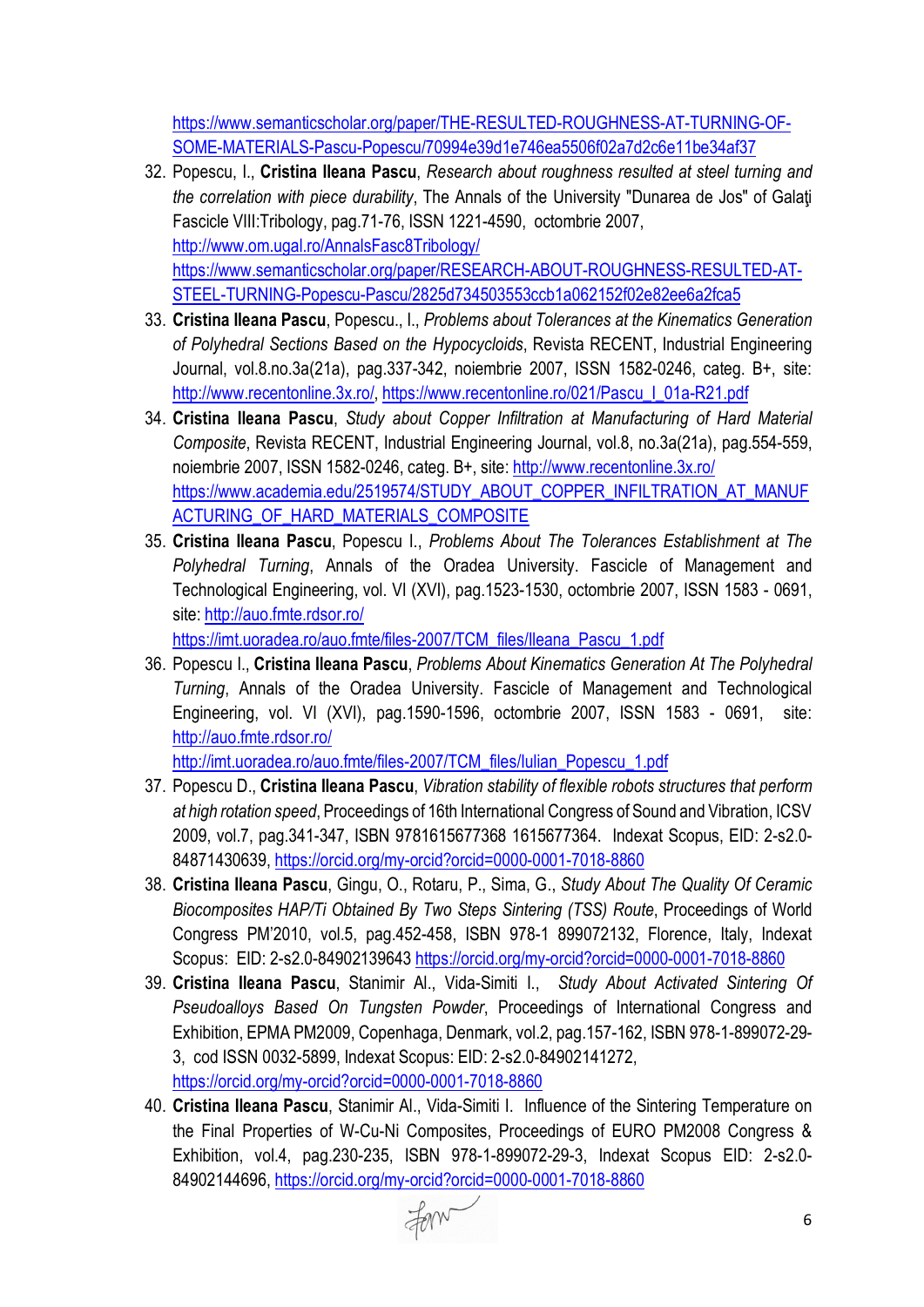- 41. Gingu, O., **Cristina Ileana Pascu**, Lupu N., Sima G., Moreno J.C., P., *New sintering processing route for ceramic biocomposites based on hydroxyapatite nanopowders for hard tissue grafting*, Proceedings of World Congress PM'2010, Florence, Italy, vol.2, pag.163-170, ISBN 978-1 899072132, , 2010, Indexat Scopus: EID: 2-s2.0-84902180028 [https://orcid.org/my](https://orcid.org/my-orcid?orcid=0000-0001-7018-8860)-orcid?orcid=0000-0001-7018-8860
- 42. **Cristina Ileana Pascu**, Popescu I., *Microscopy and surface roughness at end-milling of OL37 steel*, Revista RECENT, Industrial Engineering Journal, ISSN 1582-0246,vol.12, pag.357-363, 2011, site:<http://www.recentonline.3x.ro/> [https://www.academia.edu/2519565/MICROSCOPY\\_AND\\_SURFACE\\_ROUGHNESS\\_AT\\_EN](https://www.academia.edu/2519565/MICROSCOPY_AND_SURFACE_ROUGHNESS_AT_END_MILLING_OF_OL37_STEEL) [D\\_MILLING\\_OF\\_OL37\\_STEEL](https://www.academia.edu/2519565/MICROSCOPY_AND_SURFACE_ROUGHNESS_AT_END_MILLING_OF_OL37_STEEL)
- 43. Popescu I, **Cristina Ileana Pascu**, *Aluminium cutting specific issues*, Revista RECENT, Industrial Engineering Journal, ISSN 1582-0246, vol.12. pag.384-388, 2011, site: <http://www.recentonline.3x.ro/>

[https://www.academia.edu/2519568/ALUMINIUM\\_CUTTING\\_SPECIFIC\\_ISSUES](https://www.academia.edu/2519568/ALUMINIUM_CUTTING_SPECIFIC_ISSUES)

- 44. **Cristina Ileana Pascu**, Popescu I., *Study about the relation between temperature and tolerances of the thermal fits*, în "Machines, Technologies, Materials" Magazine, Bulgaria, vol.3, pag.68-71, ISSN 1310-3946, octombrie 2007, site: http://mech-[ing.com/journal/index.html](http://mech-ing.com/journal/index.html)
- 45. **Cristina Ileana Pascu**, Popescu, I., *The correlation between tolerance zone of thread and technology at the performing of the taper screw thread*, în "Machines, Technologies, Materials" Magazine, Bulgaria, vol.3, pag.136-139, octombrie 2007, ISSN 1310-3946. site: [http://mech](http://mech-ing.com/journal/index.html)[ing.com/journal/index.html](http://mech-ing.com/journal/index.html)

## **1.3. Articole în extenso în reviste (R)/ proceedings (P) naționale / internaționale neindexate**

- 1. **Ileana Pascu,** Gheorghe St., Rotaru P., Tarata D., Nicolicescu C., *Composite material based on tungsten powder obtained by mechanical alloying*, 4th International Conference CEEC-TAC4, pag.390-393, Chisinau, Moldova, 28-31 august 2017. [https://ibn.idsi.md/sites/default/files/imag\\_file/final](https://ibn.idsi.md/sites/default/files/imag_file/final-BoA-CEEC-TAC4.pdf)-BoA-CEEC-TAC4.pdf
- 2. **Ileana Pascu**, Gheorghe St., Rotaru P., Tarata D., Nicolicescu C., *Titanium-based composite alloy with high thermal and mechanical properties*, 4th International Conference CEEC-TAC4, pag.386-389, Chisinau, Moldova, 28-31 august 2017. [https://ibn.idsi.md/sites/default/files/imag\\_file/final](https://ibn.idsi.md/sites/default/files/imag_file/final-BoA-CEEC-TAC4.pdf)-BoA-CEEC-TAC4.pdf
- 3. **Pascu Ileana**, Popescu I., Posnaieş A, Assessment of plastic deformation in the cutting zone and correlation with roughness, at inner cylindrical turning with small cutting, International Conference ICOME 2010, patronaj IFTOME, ISBN 978-606 -510 -873- 3, pag.208-213, Craiova, Romania. <http://www.proceedings.com/11991.html>
- 4. Popescu I., **Pascu Ileana**, Chips forms and their importance on plain turning with small cutting feeds, International Conference ICOME 2010, patronaj IFTOME, ISBN 978-606 -510 -873- 3, pag.214-219, Craiova, Romania, 2010,<http://www.proceedings.com/11991.html>
- 5. Gingu O., **Pascu Ileana**, Rotaru P., Benga G., Ciupitu I., Advances on powder metallurgy and laser micro-processing technologies to elaborate nanostructured Hap/Ti biocomposites for hard tissue grafting, Joint Workshop COST Actions MP1005 MP0903 "Nanoalloys and Biomaterials in Biomedicine and Stem Cell Research", pag.308-315, Santa Margherita Ligure, Italy, 2013.

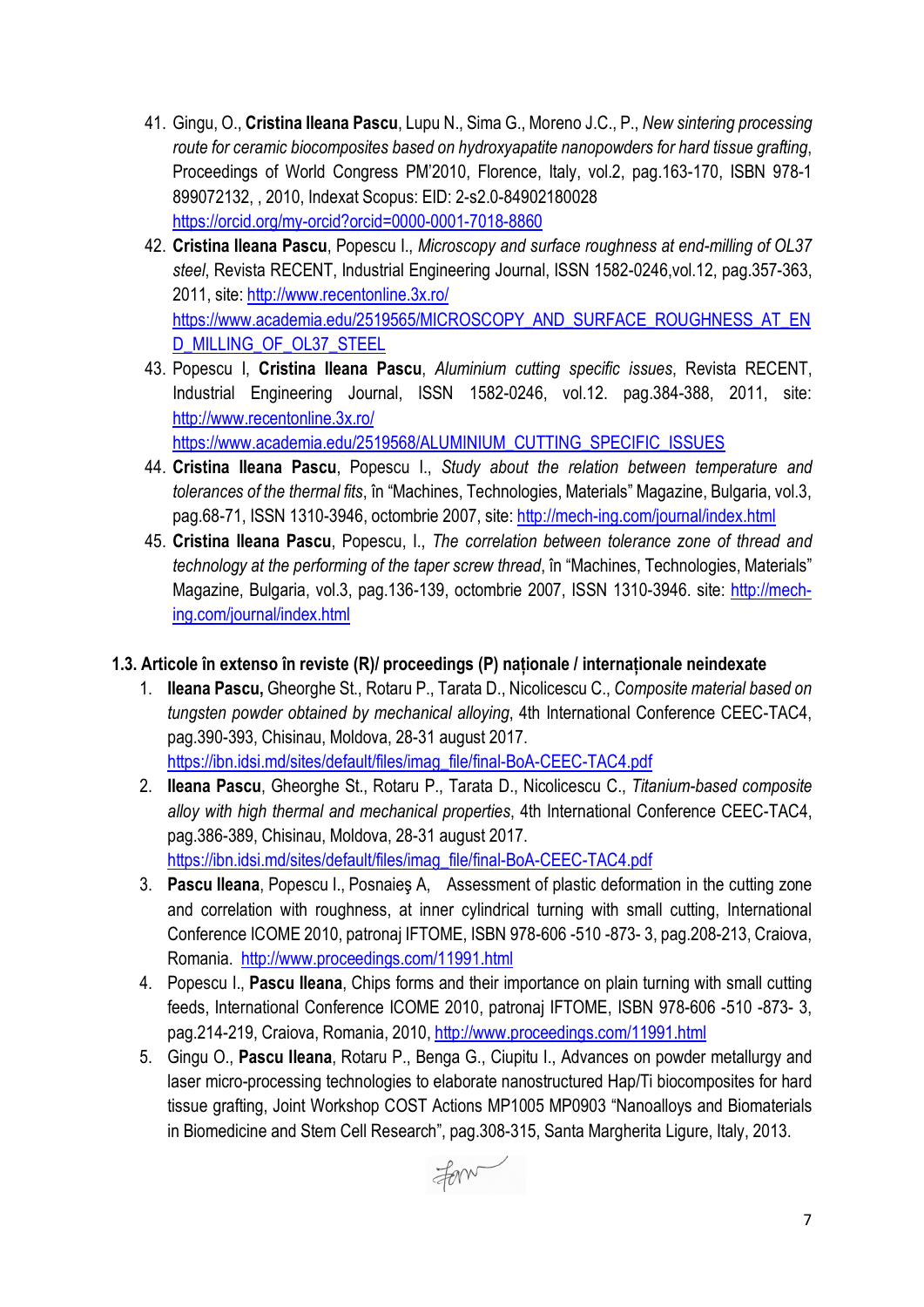- 6. **Pascu Ileana**, Teişanu, C., Influence of technological parameters on the final properties of composite based on tungsten powder after hydrogen sintering, International Conference ICOME 2010, pag.321-326, patronaj IFTOME, ISBN 978-606 -510 -873- 3, Craiova, Romania, 2010. <http://www.proceedings.com/11991.html>
- 7. **Pascu Ileana**, Gingu O., Harabor N., Rotaru P., Research about biomaterials based on titanium powder processed by SPS route, Central and Eastern European International Conference CEEC-TAC, pag.128-131, Craiova, Romania, 2011.
- 8. Teisanu C., **Pascu Ileana**, Development of new iron base antifriction materials, 1st International Conference Advances in Engineering & Management, Conferinta Internationala ADEM 2010, pag.132-136, Drobeta Turnu-Severin, Romania, 2010.
- 9. **Pascu Ileana**, Gingu O., Rotaru P., Harabor A., Research about biomaterials based on titanium powder processed by SPS route, International Conference Advances in Engineering and Management ADEM 2010, pag.137-141, Drobeta Turnu-Severin, Romania, 2010.
- 10. Teisanu C., Gheorghe St., **Pascu Ileana**, Chemical composition influence on the mechanical and physical characteristics of the PM iron based alloys, International Conference of Mechanical Engineering ICOME 2010, par.207-212, Craiova, Romania, 2010.
- 11. **Pascu Ileana**, Sontea, S., Vida-Simiti I., , Research About The Densification For Alloy Systems Based On Tungsten Powder, Conferinta Internationala ARM-5, 3-5 septembrie 2007, pag.131- 135, 2007.
- 12. **Pascu Ileana**, Sontea, S., Vida-Simiti I., Modern Technology for Achievement Of Pseudoalloys WNiCu For Electrical Contacts, Conferinta Internationala ARM-5, 3-5 septembrie 2007, pag.111- 119, 2007.
- 13. Gingu, O., **Pascu Ileana**, Research about bulk biocomposites based on hydroxyapatite nanopowders obtained by two steps sintering (TSS) twchnology, 3th International Conference Advances in Engineering and Management ADEM 2014, pag.35-38, Drobeta Turnu-Severin, Romania, ISBN 978-6060-8232-49-2, 11-12 septembrie 2014.
- 14. Gingu, O., Benga, G., **Pascu Ileana**, Sima,G., Influence of two steps sintering parameters on tribological behaviour of nanostructured AHAP/Ti biocomposites, 2th International Conference Advances in Engineering and Management ADEM 2014, pag.35-38, Drobeta Turnu-Severin, Romania, ISBN 978-606-14-0562-6,pag.63-67, 2012.

## **2. Lucrări publicate după susținerea tezei de doctorat: 2000- 2007**

## **2.1. Articole publicate reviste și volume ale unor manifestări științifice indexate ISI și BDI**

- 1. **Pascu Ileana,** Bogdan M., Study about obtaining pseudoalloys W NiCu through injection moulding, EURO PM2006 Congress PM in Ghent, new opportunities in a new Europe, Proceedings, Vol. 2, 17-21 Octomber 2006, Ghent, Belgia, în baza de date [http://www.epma.com.](http://www.epma.com/), Indexat Scopus, EID: 2-s2.0-85074920718 [https://orcid.org/my](https://orcid.org/my-orcid?orcid=0000-0001-7018-8860)-orcid?orcid=0000-0001-7018-8860
- 2. **Pascu Ileana**, Technological Transformations In The Manufacturing Of Some WNiCu Pseudoalloys EURO PM2005 Congress PM in Prague, New opportunities in a new Europe, Proceedings, Vol. 2, 2-5 Octomber 2005, Prague, Czech Republic p. 463-468, ISBN 1 899072 15 2, în baza de date [http://www.epma.com](http://www.epma.com/), Indexat Scopus, EID: 2-s2.0-84901836107,

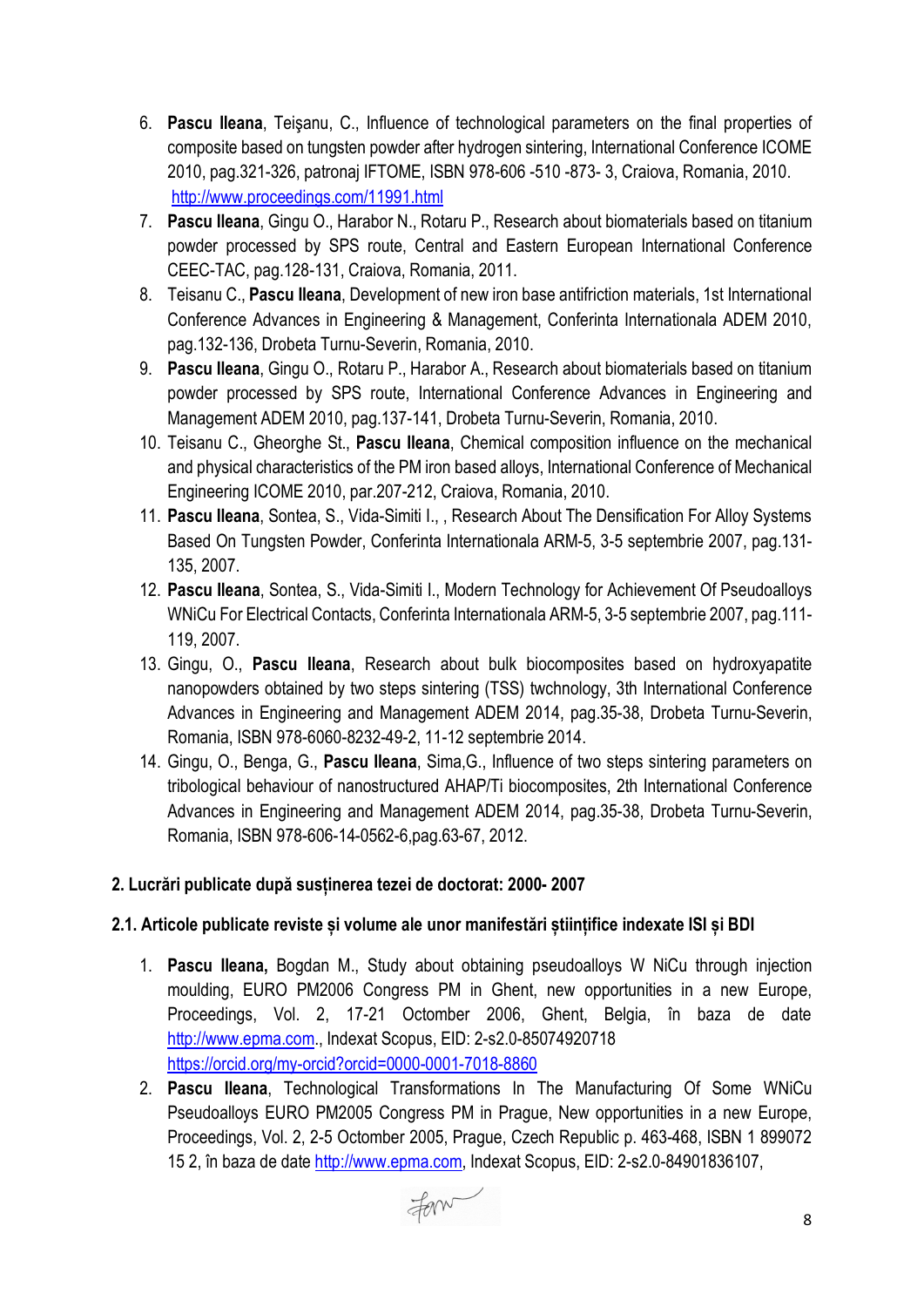[https://orcid.org/my](https://orcid.org/my-orcid?orcid=0000-0001-7018-8860)-orcid?orcid=0000-0001-7018-8860

- 3. **Pascu Ileana**, Dumitru, C., Tǎrâţǎ D., *The Aspect of the Modern Technology for the Obtaining of the Pseudoalloys WNiCu for Electrical Contacts*, In: Materials Development and Processing, vol.8, 2000, pag.276-280, Editat de: L. Schultz, D.M. Herlach & J.V. Wood, , Wiley-VCH, Weinheim, U.S.A. ISBN 3-527-30122-4, , ISSN 0022-246, 1în baza de date: http://www.wiley-[vch.de/publish/en/](http://www.wiley-vch.de/publish/en/)
- 4. Popescu I., **Pascu Ileana**, *Management of a project*, Scientific Proceedings of the Scientific-Technical Union of Mechanical Engineering, section IV: Industrial management. Training, year XI, vol.6/74, 2004, Bulgaria, pag.99-101, ISSN 1310-3946, în baza de date: [http://www.MET.tea.bg](http://www.met.tea.bg/). Indexed: Indexed: American Database CAS - [www.cas.org](http://www.cas.org/) the National German Library in Leipzig - http://d-[nb.info/1018201459](http://d-nb.info/1018201459)
- 5. Popescu I., **Pascu Ileana**, *The product management - component of the project management*, Scientific Proceedings of the Scientific-Technical Union of Mechanical Engineering, section IV: Industrial management. Training, year XI, vol.6/74, 2004, Bulgaria, pag.102-104, ISSN 1310- 3946, în baza de date: [http://www.MET.tea.bg,](http://www.met.tea.bg/) Indexed: Indexed: American Database CAS [www.cas.org,](http://www.cas.org/) the National German Library in Leipzig - http://d-[nb.info/1018201459](http://d-nb.info/1018201459)
- 6. **Pascu Ileana,** *Concepţia sistemicǎ în organizarea şi conducerea activitǎţilor de întreţinere şi reparaţii*, Review of Management and Economic Engineering, vol.1, nr.2, 2002, pag.100-104, ISSN 1583-623X, site: http:// [www.revista.amier.org](http://www.revista.amier.org/), revistă B+, Indexată: Index Copernicus International [https://journals.indexcopernicus.com/search/formjml,](https://journals.indexcopernicus.com/search/formjml) ProQuest, Ebsco <https://www.ebsco.com/>
- 7. **Pascu Ileana***, Study about the effects of Sintering Atmosphere on the final Properties of Electric Contacts based on Tungsten Powder*, Acta Technica Napocensis, Cluj-Napoca, vol. 45, part.II, 2002, pag.555-560, ISSN 1221-5672, https://atna-[mam.utcluj.ro/](https://atna-mam.utcluj.ro/)
- 8. **Pascu Ileana**, *Influence of sintering temperature to pore morphology and microstructure of Mo-Ni-Cu alloyd sintered,* Acta Technica Napocensis, Cluj-Napoca, vol. 45, part.II, pag.551-554, ISSN 1221-5672, 2002, https://atna-[mam.utcluj.ro/](https://atna-mam.utcluj.ro/)
- 9. **Pascu Ileana**, Teisanu, *Research Revealing of the Influence of the Tungsten Grain-Growth on the Quality of the Pseudoalloys base on W-powder*, Buletinul Institutului Politehnic Iasi, tomul XLVIII, fascicula 3, , pag. 291-296, ISSN 1453-1690, 2002.
- 10. **Pascu Ileana**, *Research Concerning the Vanadium Recovering from Worn-out Catalysts*, Buletinul Institutului Politehnic Iasi, tomul XLVI (L), Supliment II, Iasi, pag.285-290, ISSN 1453- 1690, 2002, <http://www.bipcic.icpm.tuiasi.ro/>
- 11. **Pascu Ileana**, S., Sontea, *Research about the resistivity improvement of the electric contacts*  based on tungsten-powder, Buletinul Institutului Politehnic din Iasi, tomul XLVI, sectia Construcția de Mașini, pag. 139-142, ISSN 1011-2855, 2000, <http://www.bipcic.icpm.tuiasi.ro/>
- 12. Ivanus, R**., Pascu Ileana** *The obtaining method of copper-molybdenum powders for mechanical*  alloying, Buletinul Institutului Politehnic din Iasi, tomul XLVI, secția Construcția de Mașini, 2000, Iasi, pag.29-32, ISSN 1011-2855, 2000, <http://www.bipcic.icpm.tuiasi.ro/>
- 13. **Pascu Ileana**, Drăgnei, M., Aspecte privind determinarea toleranţelor la dispozitivele din elemente modulate, Revista Constructia de Masini, nr.7, București, , pag.82-85, ISSN 0573-7419, 2004, [https://www.worldcat.org/title/tehnologia](https://www.worldcat.org/title/tehnologia-inovativa-revista-constructia-de-masini/oclc/649574111)-inovativa-revista-constructia-de[masini/oclc/649574111](https://www.worldcat.org/title/tehnologia-inovativa-revista-constructia-de-masini/oclc/649574111)

form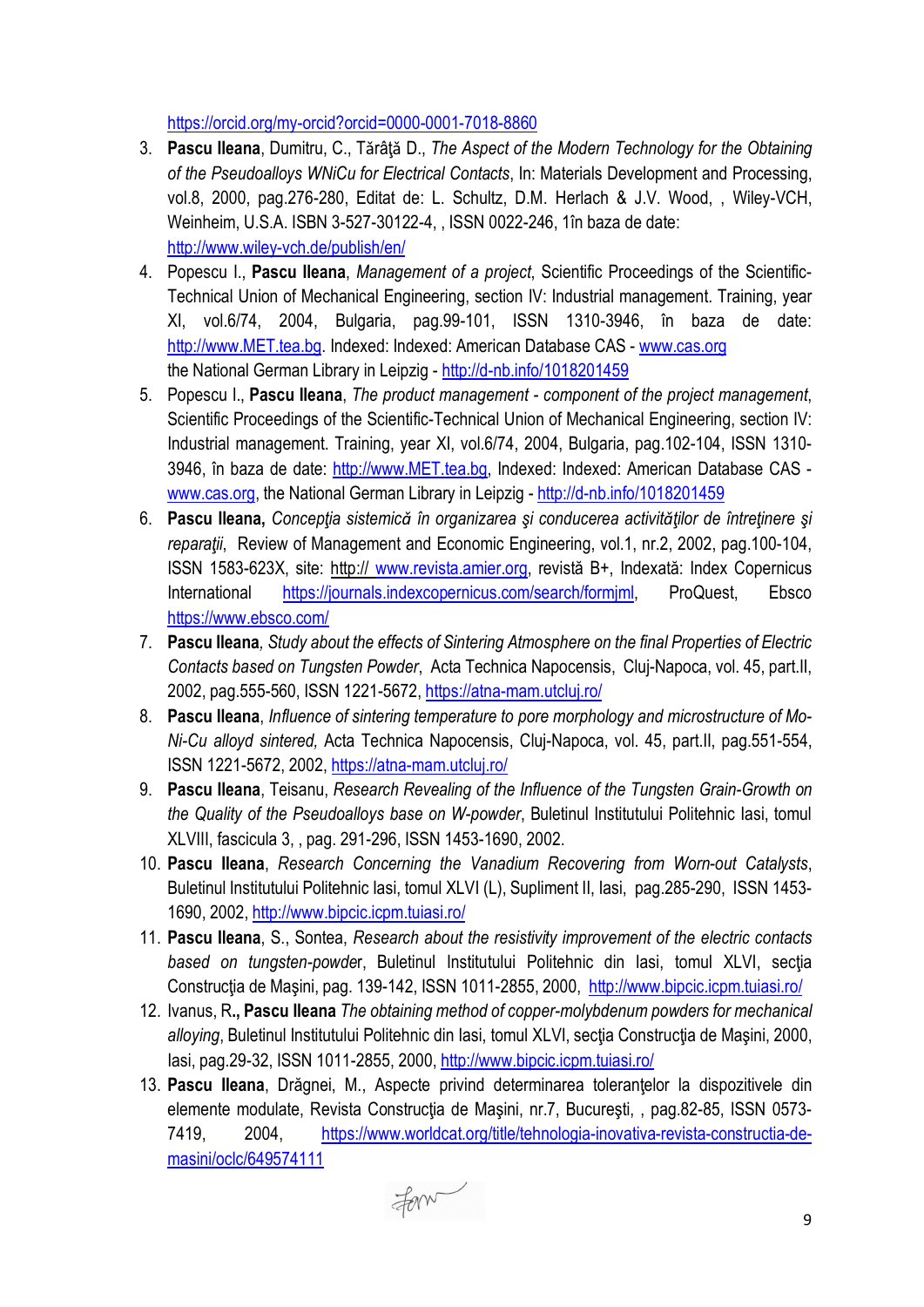- 14. **Pascu Ileana,** Drăgnei, M., Cercetări privind calculul preciziei la dispozitivele modulare de prelucrare, Revista Construcția de Masini, nr.8, octombrie 2004, pag.86-89, ISSN 0573-7419, 2004, [https://www.worldcat.org/title/tehnologia](https://www.worldcat.org/title/tehnologia-inovativa-revista-constructia-de-masini/oclc/649574111)-inovativa-revista-constructia-de[masini/oclc/649574111](https://www.worldcat.org/title/tehnologia-inovativa-revista-constructia-de-masini/oclc/649574111)
- 15. Drăgnei M., **Pascu Ileana**, Eficienţa utilizării sistemelor de dispozitive modulate pentru execuţii temporare, Revista Construcția de Mașini, nr.8, noiembrie 2004, pag.77-81, ISSN 0573-7419, (cotată B în 2004) [https://www.worldcat.org/title/tehnologia](https://www.worldcat.org/title/tehnologia-inovativa-revista-constructia-de-masini/oclc/649574111)-inovativa-revista-constructia-de[masini/oclc/649574111](https://www.worldcat.org/title/tehnologia-inovativa-revista-constructia-de-masini/oclc/649574111).
- 16. Drăgnei M., **Pascu Ileana**, Proiectarea, construcţia, asistatǎ de calculator şi controlul dispozitivelor modulare, Revista Construcția de Mașini, nr.7, noiembrie 2004, pag. 90-93, ISSN 0573-7418, 2004, [https://www.worldcat.org/title/tehnologia](https://www.worldcat.org/title/tehnologia-inovativa-revista-constructia-de-masini/oclc/649574111)-inovativa-revista-constructia-de[masini/oclc/649574111](https://www.worldcat.org/title/tehnologia-inovativa-revista-constructia-de-masini/oclc/649574111)
- 17. Dumitru, C., **Pascu Ileana**, Modul de înaltǎ presiune pentru presare triaxialǎ, Revista Construcţia de Maşini, nr.5, Bucureşti, 2001, pag.59-62, ISSN 0573-7419, [https://www.worldcat.org/title/tehnologia](https://www.worldcat.org/title/tehnologia-inovativa-revista-constructia-de-masini/oclc/649574111)-inovativa-revista-constructia-de[masini/oclc/649574111](https://www.worldcat.org/title/tehnologia-inovativa-revista-constructia-de-masini/oclc/649574111)
- 18. **Pascu Ileana**, Dumitru, C., Tarata, D., Ivanus, R., Research on the quality of the electric contacts based on tungsten powder performed through isostatic pressing, European Congress on Powder Metallurgy, PM′2001, Nice, Franta, 21-23 octombrie 2001, vol.2, pag.164-169, ISBN 1 899072 08 X, în baza de date [http://www.epma.com](http://www.epma.com/), ISI Proceedings, ISSN 0032-5899, în baza de date http://scientific.thomson.com/misc\_2001-2006\_unique\_conference.
- 19. Dumitru, C., **Pascu Ileana**, Ionescu D., High pressure cell for isostatic pressing, European Congress on Powder Metallurgy, PM′2001, Nice, Franta, 21-23 octombrie 2001, vol.3, pag.98- 103, ISBN 1 899072 08 X, ISI Proceedings, ISSN 0032-5899, în baza de date http://scientific.thomson.com/misc\_2001-2006\_unique\_conference.
- 20. Tarata, D., **Pascu Ileana**, The influence of the sintering environment on the properties of WCuNi electrical contacts, European Congress on Powder Metallurgy, PM′2001, Nice, Franta, 21-23 octombrie 2001, vol.4, pag.267-272, ISBN 1 899072 08 X, ISI Proceedings, ISSN 0019-8145, în baza de date http://scientific.thomson.com/misc\_2001-2006\_unique\_conference.
- 21. **Pascu Ileana**, Research about Obtaining a New Technology for the Composite WNiCu, The World Congress of Powder Metallurgy PM′2004, vol.4, Viena, Austria, 17-21 octombrie 2004, pag.653-658, 2004, ISBN 1899072 15 2, în baza de date [http://www.epma.com](http://www.epma.com/),, ISSN 0032- 5899, în baza de date http://scientific.thomson.com/misc\_2001-2006\_unique\_conference.
- 22. Cividjian, G.A., Pascu Ileana, A., Bunescu, D.M., Matei, A., Dolan, Experimental study of the resistance of flet Cu-W contacts, The XII-th International Symposium on Electrical Apparatus and Technologies, SIELA 2001, vol.I, pag. 58-65, Plovdiv, Bulgaria, Indexat Google Scholar: [https://scholar.google.com/citations?view\\_op=list\\_works&hl=ro&hl=ro&user=xgDpR6MAAAAJ](https://scholar.google.com/citations?view_op=list_works&hl=ro&hl=ro&user=xgDpR6MAAAAJ)
- 23. **Pascu Ileana**, Creep of Copper-Nickel Mixture Powder-Compacts During the Solid Solution Formation, The European Congress on Hard Materials and Diamond Tooling, PM′2003, Valencia, Spain, 23-27 octombrie 2003, vol. II, pag.473-479, ISBN 1 899072 08 X în baza de date [http://www.epma.com](http://www.epma.com/), ISSN 0019-8145, în baza de date [http://scientific.thomson.com/misc\\_2001](http://scientific.thomson.com/misc_2001-2006_unique_conference)-2006\_unique\_conference.

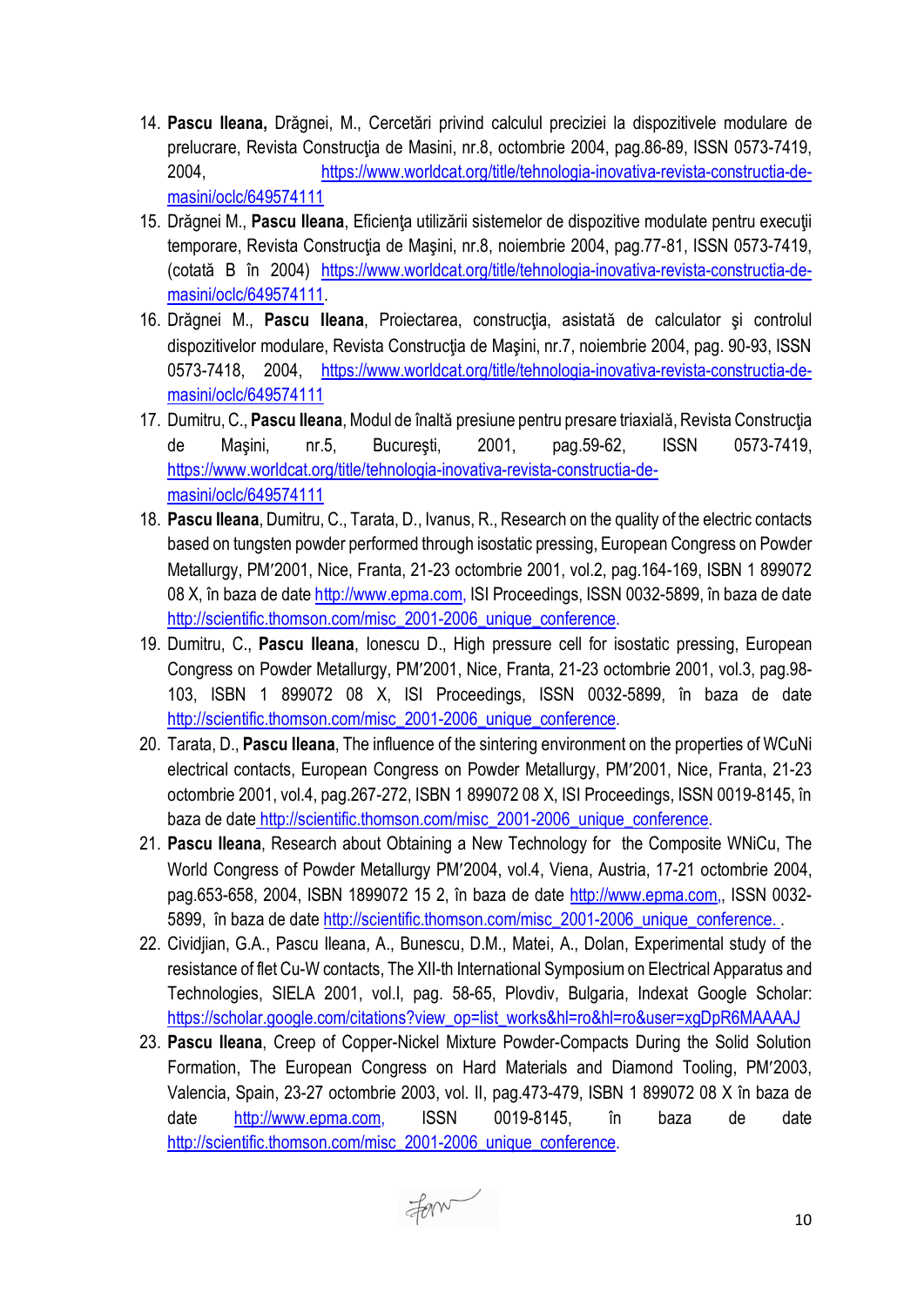- 24. **Pascu Ileana**, Popescu I., Management of The Tools room Making in The Passing Period From The Socialist System Towards The Capitalism, XII International Conference trans&MotAuto'05, vol.5, Logistics & Management, 2005, Bulgaria, pag.78-81, ISBN 954-9322-13-0, Publisher: Scientific-Technical Union of Mechanical Engineering, în baza de date: [http://www.trans](http://www.trans-motauto-tea-bg/)[motauto](http://www.trans-motauto-tea-bg/)-tea-bg, Indexed: Indexed: American Database CAS - [www.cas.org,](http://www.cas.org/) the National German Library in Leipzig - http://d-[nb.info/1018201459](http://d-nb.info/1018201459)
- 25. **Pascu Ileana**, Popescu I., Perspectives of the Management Working Regarding to the Equipments Repairing, International Conference trans&MotAuto'05, vol.5, Logistics & Management, 2005, Bulgaria, pag.82-85, ISBN 954-9322-13-0, Publisher: Scientific-Technical Union of Mechanical Engineering, în baza de date: [http://www.trans](http://www.trans-motauto-tea-bg/)-motauto-tea-bg., Indexed: Indexed: American Database CAS - [www.cas.org,](http://www.cas.org/) the National German Library in Leipzig http://d-[nb.info/1018201459](http://d-nb.info/1018201459)
- 26. Ivanuş, R., **Pascu Ileana**, *Characterisation on Nickel Bronze Graphite Composite Materials Having Friction Properties*, The 3rd International PM Conference, Ankara, Turcia, 4-8 septembrie 2002, pag.621-627, ISBN 975-92463-0-9, Indexat Scopus, EID: 2-s2.0-2342520721, [https://orcid.org/my](https://orcid.org/my-orcid?orcid=0000-0001-7018-8860)-orcid?orcid=0000-0001-7018-8860
- 27. **Pascu Ileana**, Ivanus, R., Teisanu, C., *Contributions on the Manufacture of the Electric Contacts Based on Tungsten Powder*, The 3rd International PM Conference, Ankara, Turcia, 4-8 septembrie 2002, pag.615-620, ISBN 975-92463-0-9, Indexat Scopus, EID: 2-s2.0-2342570336, [https://orcid.org/my](https://orcid.org/my-orcid?orcid=0000-0001-7018-8860)-orcid?orcid=0000-0001-7018-8860
- 28. Teisanu C., Didu, M., Ciupitu, I., **Pascu Ileana**, *Radial Crushing Analysis of the Sintered Iron Alloys using Finite Element Method*, The 3rd International PM Conference, Ankara, Turcia, 4-8 septembrie 2002, pag.607-614, ISBN 975-92463-0-9, EID: 2-s2.0-2342560547 [https://orcid.org/my](https://orcid.org/my-orcid?orcid=0000-0001-7018-8860)-orcid?orcid=0000-0001-7018-8860
- **2.2. Articole în extenso în reviste si proceedings conferinte internaționale/nationale neindexate**
	- 1. **Pascu Ileana,** Ivanus, R., *Study about the Processing of the Pseudoalloys based on Tungsten Powder*, Proceedings of the International Conference DF PM12002, Slovacia, 2002, p. 126-130, ISBN 80-968543-1-3.
	- 2. Ivanus, R., **Pascu Ileana**, *Sintered Copper-graphite Powder Compacts for Industrial Applications*, Proceedings of the International Conference DF PM2002, Slovacia, 2002, p. 140- 143, ISBN 80-968543-1-3.
	- 3. **Pascu Ileana**, C., Dumitru, R., Ivanus, *The research concerning activated sintering of tungstencopper composites*, Proceedings of the International Conference on Advanced Materials Processing Technologies, AMPT 01, vol.3, septembrie 2001, Madrid, Spania, pag.217-224, ISBN: 84-95821-08-7.
	- 4. Stanimir, Al., **Pascu Ileana**, *The device for the optimisation of geometry of the cutting tools, integrated on a Kistler system for force measure*, 18-th Danubria-Adria-Symposium on Experimental Methods in Solid Mechanics, 26-29 septembrie 2001, Steyr, Austria, pag. 131-134.
	- 5. **Pascu Ileana**, Stanimir Al., *Research about the influence of the technological parameters on the hardness of the electrical contacts based on tungsten powder*, 18-th Danubria-Adria-Symposium on Experimental Methods in Solid Mechanics, 26-29 septembrie 2001, Steyr, Austria, pag. 93- 95.

Form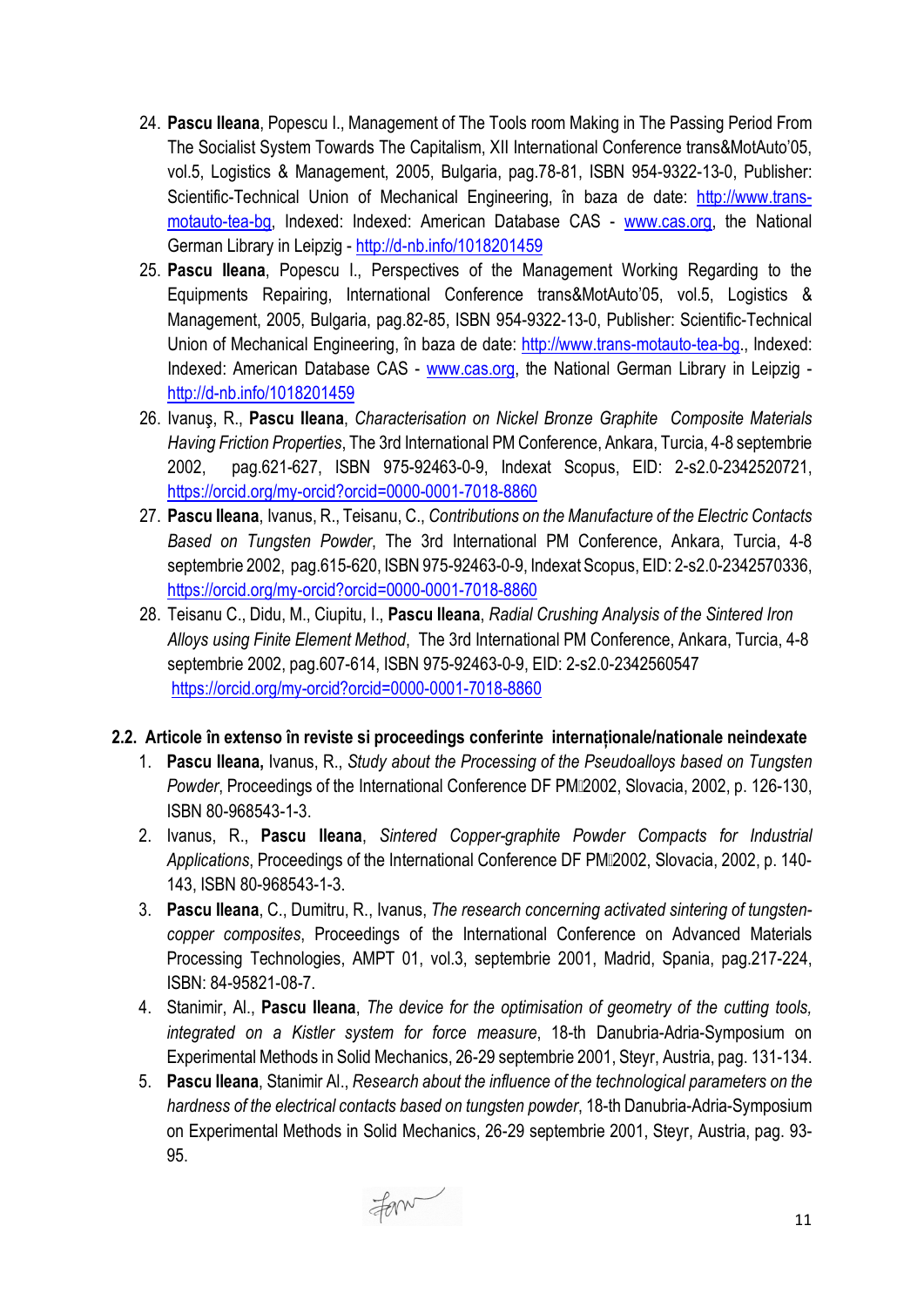- 6. Ivanus, R., **Pascu Ileana**, *Preparation on finally divided metal powder final solution*, 10th International Metallurgy and Material Congress, 24-28 Mai 2000, Istanbul, Turcia, pag.1739- 1747, ISBN 975-395-382-8.
- 7. **Pascu Cristina Ileana**, Ivanus R., *Study about the electric contact porosity based on tungsten powder*, Proceedings of The XXXII Oktober Mining and Metallurgy Conference Bor, 1-3 octombrie 2000, vol.2, pag. 304-08.
- 8. Tarata, D., **Pascu Cristina Ileana**, *Austenitic stainless steels with cryogenic resistance*, Proceedings of The XXXII Oktober Mining and Metallurgy Conference Bor, 1-3 octombrie 2000, vol. 2, pag. 108-111.
- 9. **Pascu Ileana**, *Study about the dimensional changes of the composite based on tungsten powder*, International Conference on Advanced Compsite Materials Engineering, COMAT'06, Brasov, october 2006, pag. 37-41, ISBN 973-635-821-8.
- 10. **Pascu Ileana,** Zamfirache, M., *Research regarding the roughness of the surfaces case of WCuNi turning*, Third International Conference on Powder Metallurgy, RoPM'05, Sinaia, 2005, vol.II, pag.959-964, ISSN 1221-5872.
- 11. **Pascu Ileana**, Drǎgnei M., *Study on the quality of the composite based on tungsten powder*, International Conference Computing and Solutions in Manufacturing Engineering, CoSME′04, Brasov, Romania, 15-17 septembrie 2004, pag.145-147, ISBN 973-635-372-9.
- 12. Drǎgnei M., **Pascu Ileana**, *Types of systems for devices from modulate elements*, International Conference Computing and Solutions in Manufacturing Engineering, CoSME′04, Braşov, Romania, 15-17 septembrie 2004, pag.123-125, ISBN 973-635-372-9.
- 13. **Pascu Ileana**, Ivǎnuş, R., *The influence of the technological parameters on the quality of the composite based on tungsten powder*, International Conference on Material Science & Engineering, BRAMAT 2003, Braşov, Romania, 13-14 martie 2003, vol. I, pag.176-181, 2003, ISBN: 973-635-123-8.
- 14. Ivǎnuş, R., **Pascu Cristina-Ileana**, *A complex analysis of the sintering process of nickel powder*, International Conference on Material Science & engineering, BRAMAT 2003, Braşov, Romania, 13-14 martie 2003, vol. I, pag. 170-175, 2003, ISBN: 973-635-123-8.
- 15. **Pascu Ileana**, Ivanus, R., *Study about the Processing of the Tungsten-Copper Composite Using the Powder Metallurgy Route*, Second International Conference on Advanced Materials and Structures, AMS′02,Timisoara, sept. 2002, pag.301-306, ISBN: 973-8391-50-4.
- 16. Ivǎnuş, R., **Pascu Ileana**, *Increasing of Copper Powder Oxidation Resistance by Chemical passivation*, Second International Conference on Advanced Materials and Structures, AMS′02,Timisoara, septembrie 2002, pag.183-189, 2002, ISBN: 973-8391-50-4.
- 17. Vǎtafu, M., **Pascu, Ileana**, *Component automatizat pentru mǎsurat uzura sculei*, Conferinţa Internațională de Inginerie Integrată C 21, 2002, Timișoara, Romania, 25-26 aprilie 2002, pag.244-246, ISBN: 973-8247-92-6.
- 18. **Pascu Ileana**, Ivǎnuş, R., Vǎtafu, M., *Modelarea matematicǎ a procesului de rǎcire a contactelor electrice pe bazǎ de wolfram*, Conferinţa Internaţionalǎ de Inginerie Integratǎ C 21, 2002, Timişoara Romania, 25-26 aprilie 2002, pag. 177-181, ISBN: 973-8247-92-6.
- 19. **Pascu Ileana**, Bogdan M., Vǎtafu M., *The Automatic Tracer for the Measurement of the Tool Wear*, Analele Universitǎţii din Craiova, pag.153-158, ISSN: 1223-5296, 2004.

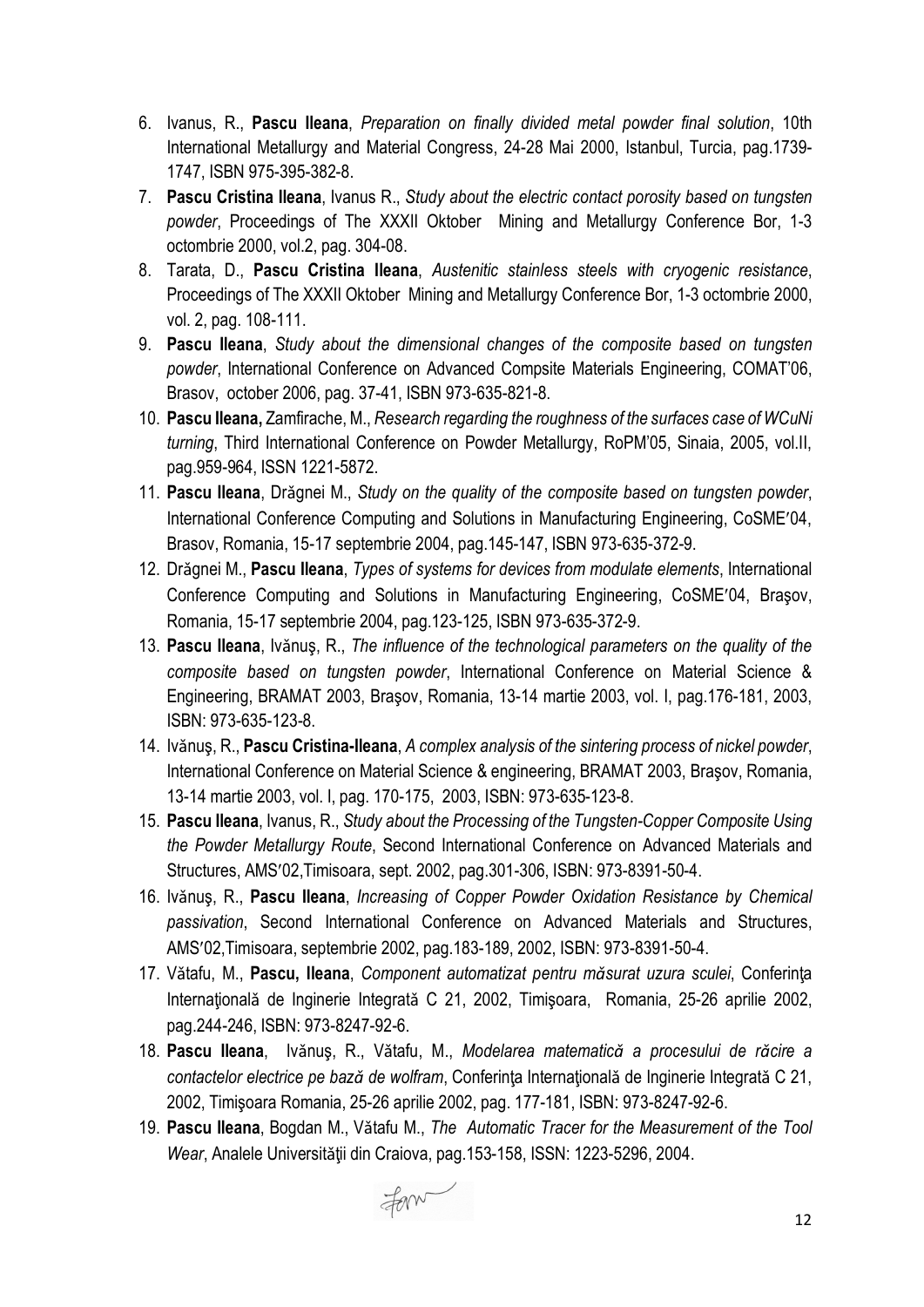- 20. **Pascu Ileana**, *Research about the Technological process Control for Composite Based on Tungsten Powder*, Analele Universitǎţii din Craiova, pag.147-152, ISSN: 1223-5296, 2004.
- 21. **Pascu Ileana**, Popescu I., *Problems about the tolerances determination for the pieces with electrodeposition*, Analele Universitǎţii din Craiova, pag.141-146, ISSN: 1223-5296, 2003.
- 22. **Pascu Ileana**, Popescu, I., *Coatings The Calculus Of The Tolerances For The Screw Thread Assemblies With Galvanic*, Analele Universitǎţii din Craiova, pag.167-174, ISSN:1223-5296, 2003.
- 23. **Pascu Ileana**, *Study About The Transformations Into The Pseudoalloys Based On Tungsten Powder After The Copper Infiltration Process*, Analele Universitǎţii din Craiova, 2003.
- 24. **Pascu Ileana**, *Research concerning the tungsten densification and solubilization*, Analele Universitǎţii din Craiova, 2002, pag.129-132, ISSN 1223-5296.
- 25. **Pascu Ileana,** Zamfirache, M., *Research about roughness after milling for WNiCu composite,* Conferința Internațională MATEHN'06, Cluj-Napoca, 21-23 septembrie 2006, p.138-139, Book of Abstracts, ISBN:973-751-300-2.
- 26. **Pascu Ileana***, Study about the dimensional changes of the composite based on tungsten powder*, International Conference on Advanced Compsite Materials Engineering, COMAT'06, Brasov, october 2006, pag. 37-41, ISBN 973-635-821-8.
- 27. **Pascu Ileana,** Zamfirache, M., *Research regarding the roughness of the surfaces case of WCuNi turning*, Third International Conference on Powder Metallurgy, RoPM'05, Sinaia, 2005, vol.II, pag.959-964, ISSN 1221-5872.
- 28. **Pascu Ileana**, Drǎgnei M., *Study on the quality of the composite based on tungsten powder*, International Conference Computing and Solutions in Manufacturing Engineering, CoSME′04, Brasov, Romania, 15-17 septembrie 2004, pag.145-147, ISBN 973-635-372-9.
- 29. Drǎgnei M., **Pascu Ileana**, *Types of systems for devices from modulate elements*, International Conference Computing and Solutions in Manufacturing Engineering, CoSME′04, Braşov, Romania, 15-17 septembrie 2004, pag.123-125, ISBN 973-635-372-9.
- 30. **Pascu Ileana**, Ivǎnuş, R., *The influence of the technological parameters on the quality of the composite based on tungsten powder*, International Conference on Material Science & Engineering, BRAMAT 2003, Braşov, Romania, 13-14 martie 2003, vol. I, pag.176-181, 2003, ISBN: 973-635-123-8.
- 31. Ivǎnuş, R., **Pascu Cristina-Ileana**, *A complex analysis of the sintering process of nickel powder*, International Conference on Material Science & engineering, BRAMAT 2003, Braşov, Romania, 13-14 martie 2003, vol. I, pag. 170-175, 2003, ISBN: 973-635-123-8.
- 32. **Pascu Ileana**, Ivanus, R., *Study about the Processing of the Tungsten-Copper Composite Using the Powder Metallurgy Route*, Second International Conference on Advanced Materials and Structures, AMS′02,Timisoara, sept. 2002, pag.301-306, ISBN: 973-8391-50- 4.
- 33. Ivǎnuş, R., **Pascu Ileana**, *Increasing of Copper Powder Oxidation Resistance by Chemical passivation*, Second International Conference on Advanced Materials and Structures, AMS′02,Timisoara, septembrie 2002, pag.183-189, 2002, ISBN: 973-8391-50-4.
- 34. Vǎtafu, M., **Pascu, Ileana**, *Component automatizat pentru mǎsurat uzura sculei*, Conferinţa Internațională de Inginerie Integrată C 21, 2002, Timișoara, Romania, 25-26 aprilie 2002, pag.244-246, ISBN: 973-8247-92-6.

Form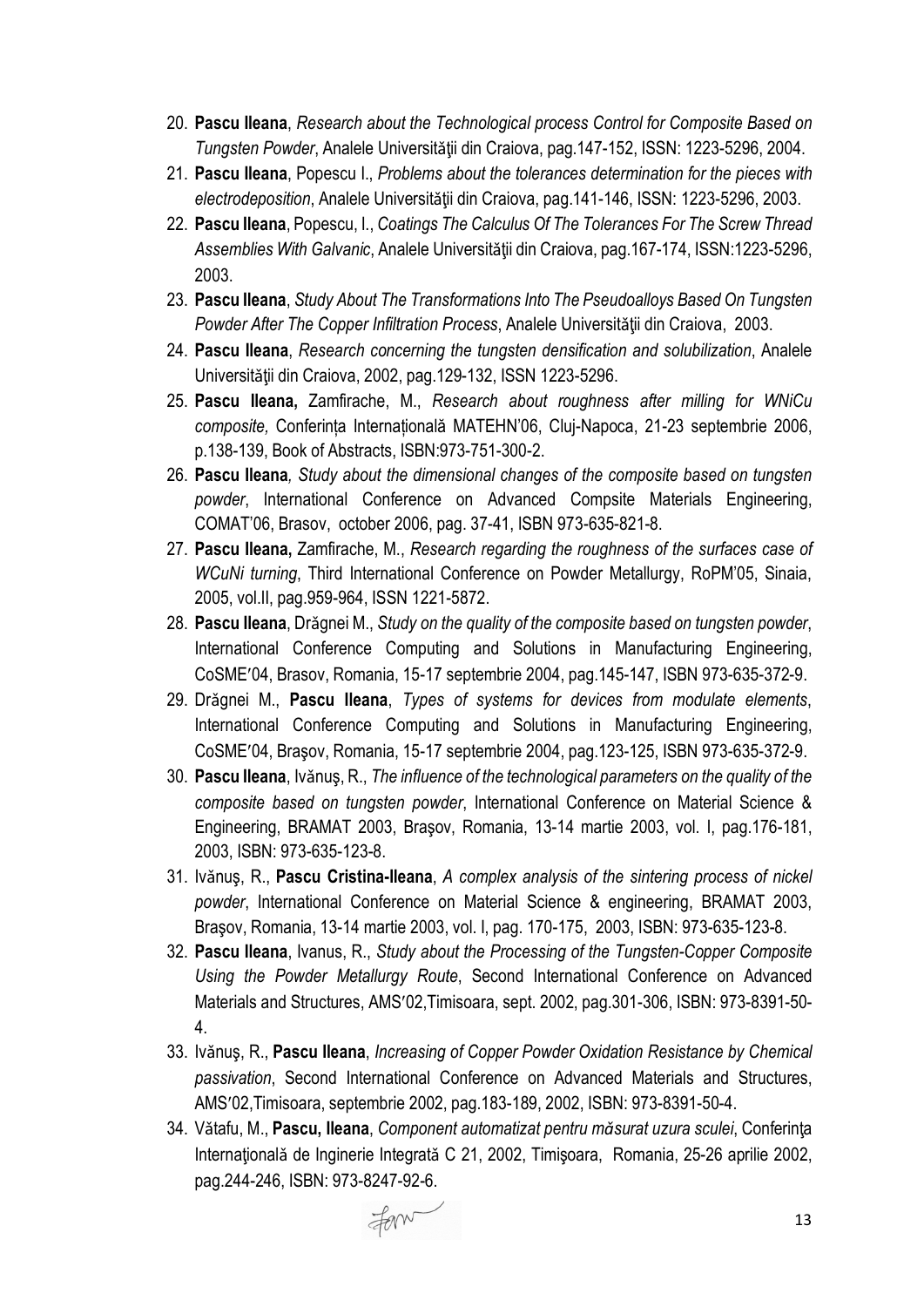- 35. **Pascu Ileana**, Ivǎnuş, R., Vǎtafu, M*., Modelarea matematicǎ a procesului de rǎcire a contactelor electrice pe bazǎ de wolfram*, Conferinţa Internaţionalǎ de Inginerie Integratǎ C 21, 2002, Timişoara Romania, 25-26 aprilie 2002, pag. 177-181, ISBN: 973-8247-92-6.
- 36. Bogdan M., **Pascu Ileana**, *Efectul zgomotului produs intr-o hala de constructii metalice asupra organismului uman*, Primul Simpozion National cu participare internationala "Ingineria Mecanica si Mediul", Craiova, octombrie 2006, ISBN 973-742-441-7.
- 37. **Pascu Ileana**, Popescu I*., Implicatii ale fenomenelor termice asupra preciziei pieselor*, Conferinta Nationala de Termotehnica cu participare internationala, Craiova, mai 2005, ISBN 973-742-089-6.
- 38. Popescu I., **Pascu Ileana**, *Relatii pentru temeperatura din zona de aschiere,utilizabile la calcului ajustajelor cu joc termic*, Conferinta Nationala de Termotehnica cu participare internationala, Craiova, mai 2005, ISBN 973-742-089-6.
- 39. **Pascu Ileana**, Popescu A., *Aspecte ale managementului reparǎrii utilajelor, 9th Scientific*  Conference with international participation, Tg.Jiu, 2004, pag.553-556, ISBN 973-8436-99-  $\overline{0}$ .
- 40. **Pascu Ileana,** Popescu A., *Probleme privind managementul în construcţia de maşini*, 9th Scientific Conference with international participation, Tg.Jiu, Romania, 5-6 noiembrie 2004, pag.557-562, ISBN 973-8436-99-0**.**
- 41. Ivǎnuş, R., **Pascu Ileana**, Dragotoniu, L, *Despre efectul infiltrǎrii asupra proprietǎţilor mecanice şi rezistenţei la coroziune a oţelurilor inoxidabile austenitice*, Simpozion ″Materiale avansate, procesare şi caracterizare″, 22-23 mai 2002, Timisoara, pag.57-62, ISBN : 973-8247-30-2.
- 42. Stanimir, Al., **Pascu Ileana,** Ivǎnuş, R., *Numerical Control Parts For HAAS SL 20 Lathe using Mathematica 4.0*, 8th International Conference, Tg. Jiu, mai 2002.
- 43. **Pascu Ileana,** Dumitru, C., *Cercetǎri privind îmbunǎtǎţirea calitǎţii contactelor electrice pe bazǎ de wolfram*, Simpozion ″Materiale avansate, tratamente termice şi calitatea managementului, MATTM′01, 24-25 mai 2001, Timişoara, pag. 209-214, ISBN : 973-8247- 32-2.
- 44. Vǎduvoiu, Gh., **Pascu Ileana**, *Electrozi pentru sudarea prin presiune obtinuti prin tehnica metalurgiei pulberilor*, Simpozionul national Sudura-perspective pentru noul mileniu, 26-28 septembrie 2001, Cluj-Napoca, pag.59-64, ISBN : 973-99425-2-0.
- 45. Ivanus, R., **Pascu Ileana**, Obogeanu, C., *Materiale de frictiune sinterizate pe baza de cupru utilizate in constructia franelor de automobil*, SMAT 2001, Autovehiculul, siguranţă, confort şi fiabilitate, Craiova, 8-9 noiembrie 2001, vol.2, pag. 329-337, ISBN : 973-8043-24-5.

## **3. Lucrări publicate înainte de susținerea tezei de doctorat: 1995-2000**

## **3.1. Articole publicate reviste și volume ale unor manifestări științifice**

1. **Pascu Ileana**, Tarata, D*., Research into Tungsten Powder Processing*, 1998 Powder Metallurgy World Congress and Exhibition, Granada, Spania, 18-21 octombrie 1998, vol.4, pag. 532-537, ISBN 1 899072 09 8, în baza de date http: //www.epma.com.

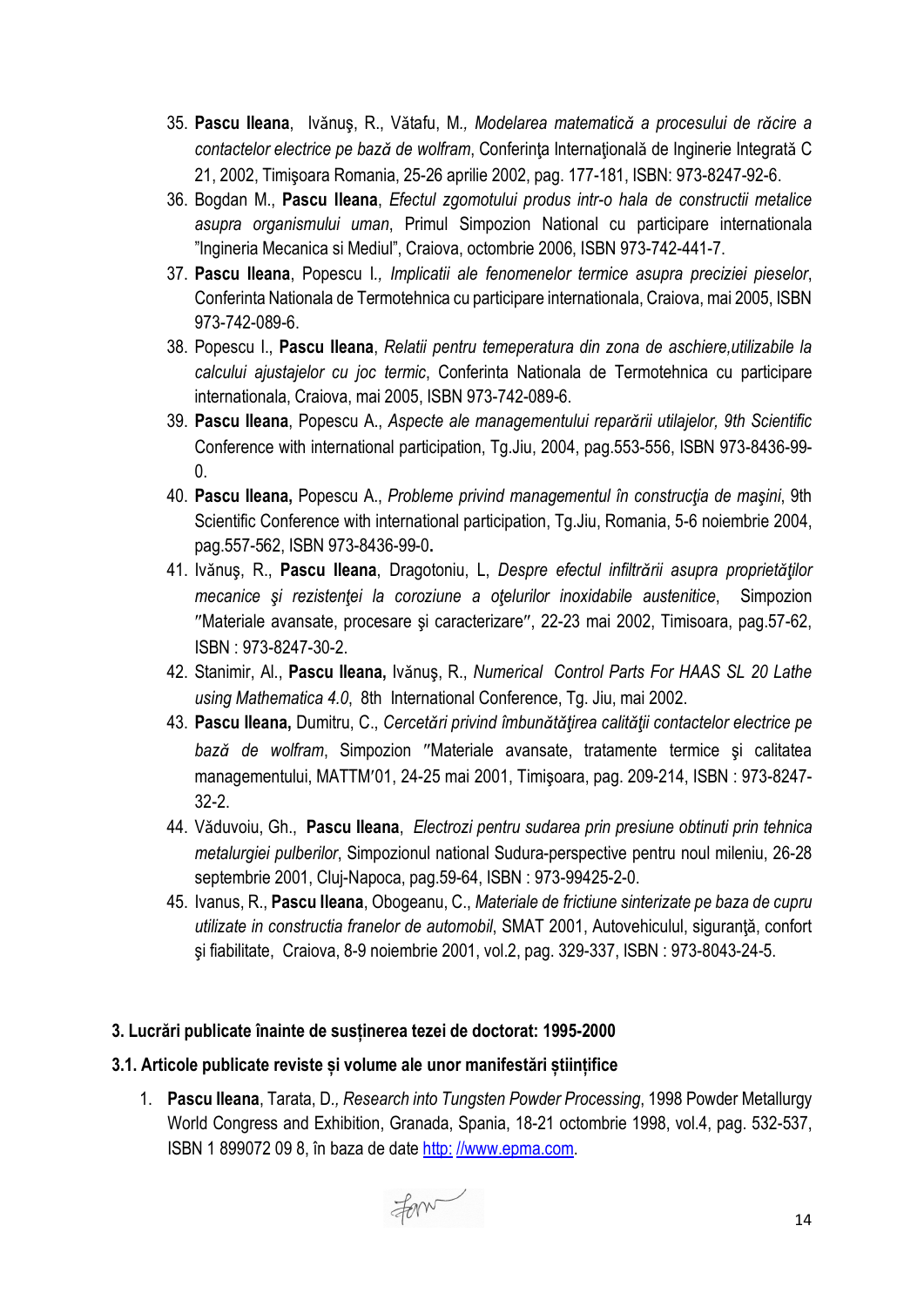- 2. D., Tarata, **Pascu Ileana**, *Research about some Sintered Parts of Cu-WC System*, 1998 Powder Metallurgy World Congress and Exhibition, Granada, Spania, 18-21 octombrie 1998, vol.3, pag. 551-555, ISBN 1 899072 09 8, în baza de date http://www.epma.com.
- 3. Drǎgnei, M., **Pascu Ileana**, *Dimensional chain solving for the attached SEM-64 modular fixturing*, Analele Universitǎţii din Oradea, Fascicola Mecanica, 1998, pag.121-126, modificată denumirea în Annals of Oradea University, Fascicle of Management and Technological Engineering, ISSN 1583-0691, site:<http://www.auto.fmte.rdsor.ro/>
- 4. Drǎgnei, M., **Pascu Ileana**, *SEM-64 - Informational structura. Using. Facilities of the Extended Set.*, Analele Universitǎţii din Oradea, Fascicola Mecanica, 1998, pag. 115-120, modificată denumirea în Annals of Oradea University, Fascicle of Management and Technological Engineering, ISSN 1583-0691 site:<http://www.auto.fmte.rdsor.ro/>
- 5. **Pascu Cristina Ileana**, Tarata, D., Dumitru, C., Sontea, S., *The Aspects of the Fabrication Process of Electrical Contacts on the Basis of Tungsten*, International Conference Deformation anf Fracture in Structural PM Materials, DF PM′99, Piestany, Slovacia, 19-22 septembrie 1999, p. 246-250.
- 6. Sontea, S., **Pascu Ileana**, D., Tarata, *The Contribution at the Liquid Phase Sintering of Tungsten,* Ulusal Toz Metalurjisi Konferansi, Second National Powder Metallurgy Conference with International Participation, Ankara, Turcia , 15-17 septembrie 1999, pag. 243-248.
- 7. **Pascu Ileana**, Tarata, D., Dragnei M., *The Influence Of The Compaction Pressure About The Pseudoalloys W-Cu-Ni With Resistance In The Electrical Arc*, Proceedings of The XXX Oktober Mining and Metallurgy Conference Bor, 1-3 octombrie 1998, pag.259-261.
- 8. Sontea, S., Tarata, D., **Pascu Ileana**, *Cercetari privind folosirea wolframului in electrotehnica*. Conferinta Internationala de Comunicari Stiintifice ″Tehnologii moderne. Calitate.Restructurare″, Chisinau, 27-29 mai 1999, vol.3, pag. 253-256, ISBN 9975-910-76-9.
- 9. Şontea, S., **Pascu Ileana**, Tarata, D., *The influence of the quality of the W-powder about the properties of some pseudoalloys WNiCu, resistance in electrical arch*, Second International Conference on Materials and Manufacturing Technologies, MATEHN′98, Cluj-Napoca, 10-13 septembrie 1998, vol.2, pag.627-633, ISBN: 973-98701-2-0.
- 10. **Pascu Ileana,** *Cercetari privind duritatea finala a contactelor electrice pe baza de pulberi de wolfram,* Analele Universitatii din Craiova, 1999, pag. 478-484, ISSN 1223-5296.
- 11. **Pascu Ileana**, C. Dumitru, *Camera de inalta presiune pentru presarea triaxiala*. Analele Universitatii din Craiova, 1999, pag. 501-507, ISSN 1223-5296.
- 12. Vǎtafu, M., **Pascu Ileana**, *Legǎtura dintre uzura sculei, durabilitate şi forţa de aşchiere*, Analele Universitǎţii din Craiova, nr.1, seria Mecanicǎ, 1998, pag.123-125, ISSN 1223-5296.
- 13. **Pascu Ileana**, Dumitru, C., Şontea, S., Vǎtafu, M*., Compactizarea izostaticǎ la presiuni înalte a pulberilor metalice*, Analele Universitǎţii din Craiova, nr.1, seria Mecanicǎ, 1998, pag.265-269, ISSN 1223-5296.
- 14. Drǎgnei, M., Roșca, A., **Pascu Ileana**, *Precizia dispozitivelor din elemente modulate atașate setului extins SEM-64*, Analele Universitǎţii din Craiova, nr.1, seria Mecanicǎ, 1998, pag. 310- 312, ISSN 1223-5296.
- 15. Vǎtafu, M., **Pascu Ileana**, *Rigiditatea sistemului tehnologic elastic- sursǎ de erori sistematice*, Analele Universitǎţii, seria A, nr.4, 1997, pag. 47-50, ISBN 973- 97383-4-6.